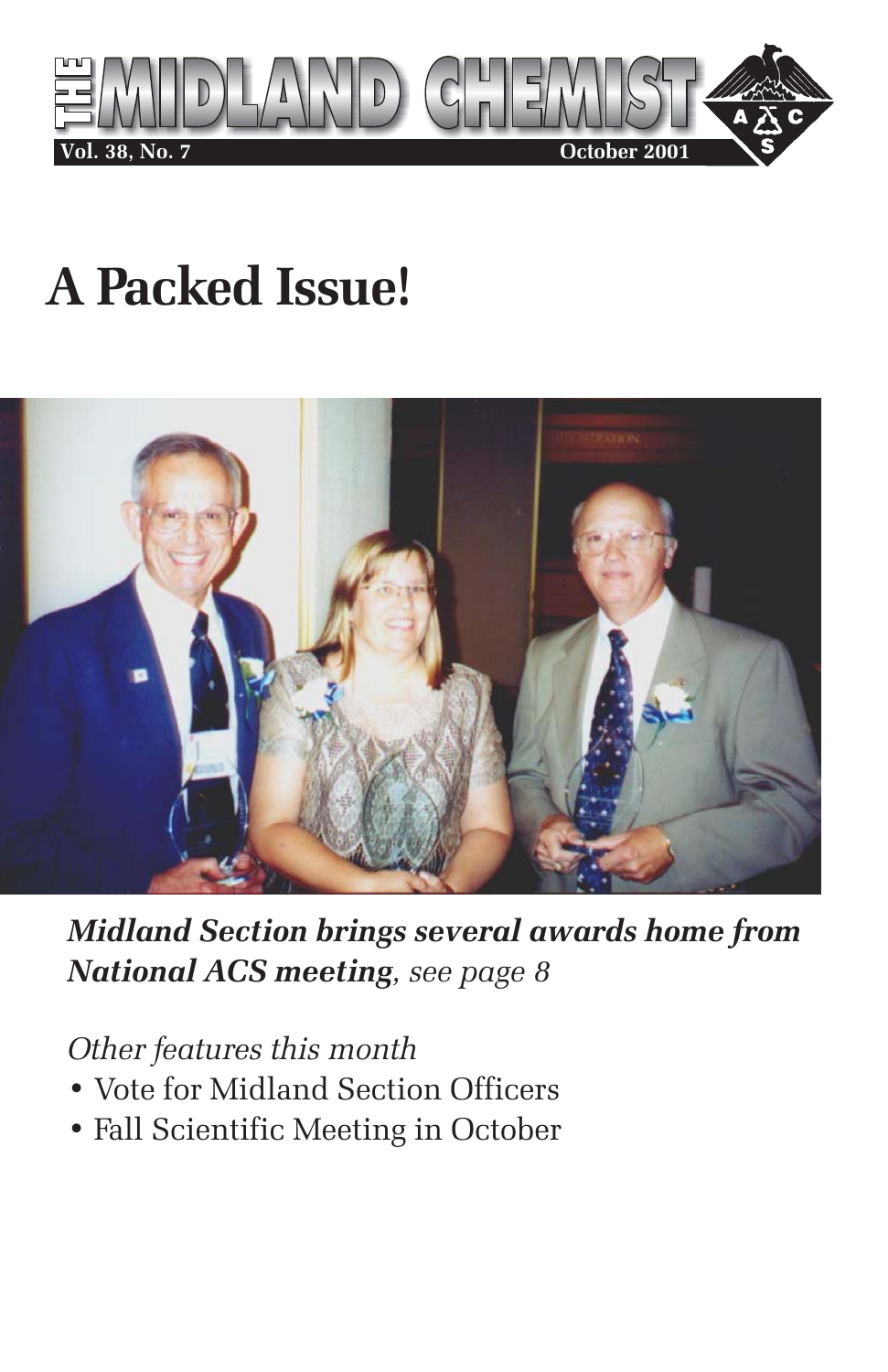

Volume 38, Number 7 October 2001

## *In This Issue...*

| 57th Fall Scientific Meeting Features the Topic of Publishing 4 |
|-----------------------------------------------------------------|
|                                                                 |
|                                                                 |
| Midland Section Recognized at 222nd National ACS Meeting  8     |
|                                                                 |
|                                                                 |
| Ballot for Election of 2002 Midland Section ACS Officers  15    |
|                                                                 |
|                                                                 |
| Announcing Sci-Fest 2001: Celebrating Chemistry and Art  25     |
| Important Dates on the ACS Midland Section Calendar  26         |

*The Midland Chemist* is published eight times a year by the Midland Section of the American Chemical Society.

American Chemical Society Midland Section PO Box 2695 Midland, MI 48641-2695 http://membership.acs.org/M/Midl

#### *Volunteer Staff*

|                                       | 517-832-7485             |
|---------------------------------------|--------------------------|
|                                       | ann.birch@editech-mi.com |
| Vicki Sible Coordinator               |                          |
|                                       |                          |
| Kerry Pacholke  Advertising           |                          |
| James R. Birch  Design, layout        |                          |
| Please submit all articles and photo- |                          |
|                                       |                          |

graphs to the editor, Ann Birch. Instructions for article submission are on the Midland Section web site, as is contact information for other staff members. Authors can also contact Ann directly with any questions.

Neither *The Midland Chemist*, nor the Midland Section, nor the American Chemical Society assumes any responsibility for the statements and opinions advanced by contributors of or to *The Midland Chemist*.

© Copyright 2001 Midland Section of the American Chemical Society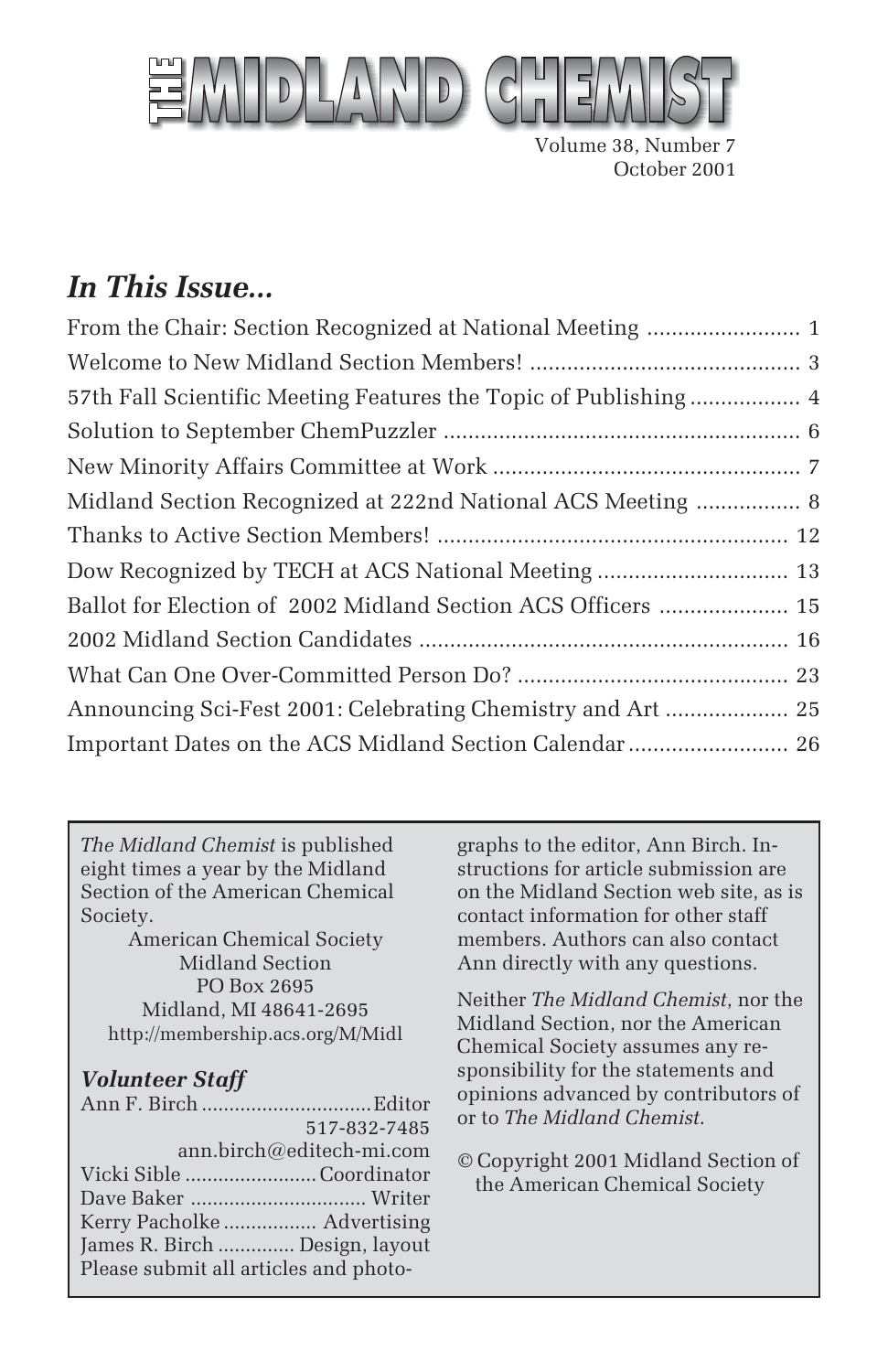### *From the Chair* **Section Recognized at National Meeting**

The big news of the month is that the Midland<br>Section again was recognized by the National ACS as the Outstanding Local Section in the Medium-Large Size Category. There was a small change, though—we were co-winners this year with the Rochester (NY) section. Although a lot of people contributed to the process, Wendell Dilling did a terrific job and certainly deserves our warmest congratulations.

In addition, our Project Science Literacy Committee garnered an award for the Activity or Program that Best Addresses the ACS Strategic Thrusts, in spite of the snide comments I made



George Eastland, Chair ACS Midland Section

about the name of that award in the last issue of *The Midland Chemist.* That program has been headed by the very able and energetic John Blizzard. Pages 10 and 11 of the last issue of *The Midland Chemist* describe some of the committee's activities. The committee was formed in 1995 to "Bring Science to Life in the Classroom" and has delivered the message to over 1500 Michigan teachers. They have produced a "how to" guide for sections or groups describing how to organize, fund, and present "Bringing Science to Life in the Classroom" workshops. Their latest move has been to bring science to life at three Chippewa Schools in Mt. Pleasant.

Finally, in this regard, our Mid-Michigan Technician Group (MMTG) won the Technician Affiliate Group Award for the year 2000 Best Overall TAG. Last year's group was headed by Janet Smith, Dow Corning, and this year's group is headed by Phyllis Anderson, Dow Chemical. Our MMTG group had 37 members at the end of the year 2000. The group was very active, with monthly executive meetings, a dinner at Hereford and Hops and tour of their brewery, lunch seminars, and a symposium at the Fall Scientific Meeting, among other things.

Individually, John Engelman chaired the Nominations & Election and Strategic Planning committees of TECH, and is the 2000 chair-elect to TECH. Connie Murphy is TECH webmaster, TECH councilor, member of the ACS Membership Affairs committee and Chemical Technology Program Approval Service, and a consultant to the ACS Committee on Technician Activities. Tina Leaym is a member of the advisory board to *Chemistry* magazine. Dave Stickles was elected secretary of TECH, with his term beginning in 2002. It is easy to see that our Midland members play an important role in the activities of the national organization.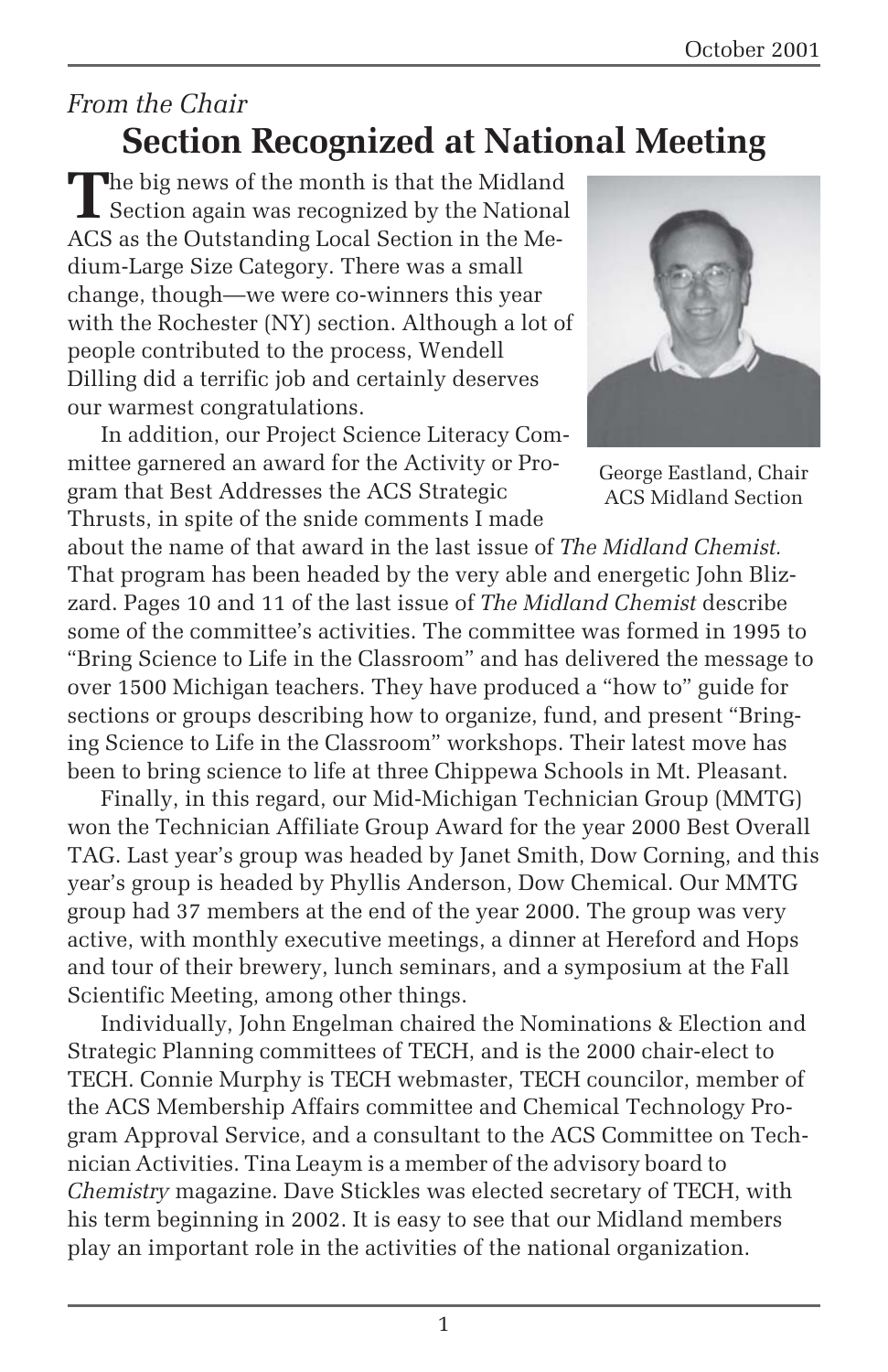#### *The Midland Chemist*

It is not uncommon for someone to wonder what National ACS is doing with the over one hundred bucks that it collects from each member each year. They do a lot of things, of course, but it might be useful to note that they attempt to return that money to the members in various ways. One way that we have noted is in the form of workshops that are specifically aimed at enabling officers of local sections to do their jobs better. For instance, in the last issue of *The Midland Chemist* there appeared an article (pp. 8 and 9) about the public relations workshop that Kris Danowski and Angelo Cassar, co-chairs of our Public Relations Committee, attended. This was a most comprehensive workshop, funded by ACS (and, therefore, your dues). For a number of years now, the ACS has held workshops for new chair-elect officers of local sections, called Leadership Conferences. Though the people attending those sessions have had to find a way to foot the bill for travel and some other expenses, the ACS pays for everything else. Now, the ACS is holding a follow-up Leadership Conference, and they are paying for travel, lodging (this year at Opryland, in Nashville), meals, and resource materials. The last I knew, Pat Cannady, Midland Section's chair-elect intends to go. These are most valuable conferences and go a long way towards helping section leaders do a better job in conducting the affairs of the local sections. And, ultimately, for most of us, our most direct contact with the activities of the ACS is through the local section activities.

Finally, in this vein, as noted above, Connie Murphy is on the National Membership Affairs Committee. She would be most receptive to comments or suggestions you might have regarding services that the ACS can or should be providing members. Let her know, or convey your thoughts to any of the officers of the section, and we can pass them along to her.

Jeoy Jortland

| edilech<br>. Technical writing<br>· Editing<br>· Technical graphics<br>· Electronic pub-<br>lishing | Struggling with a crucial con-<br>ference paper, presentation,<br>thesis, or report? Need a<br>manual for new equipment, a<br>computer program, or a work<br>process?<br>Editech is a full-service<br>technical communication firm<br>that specializes in chemistry- |
|-----------------------------------------------------------------------------------------------------|----------------------------------------------------------------------------------------------------------------------------------------------------------------------------------------------------------------------------------------------------------------------|
| · Training                                                                                          | related documentation. Contact                                                                                                                                                                                                                                       |
| · Consulting                                                                                        | us today!                                                                                                                                                                                                                                                            |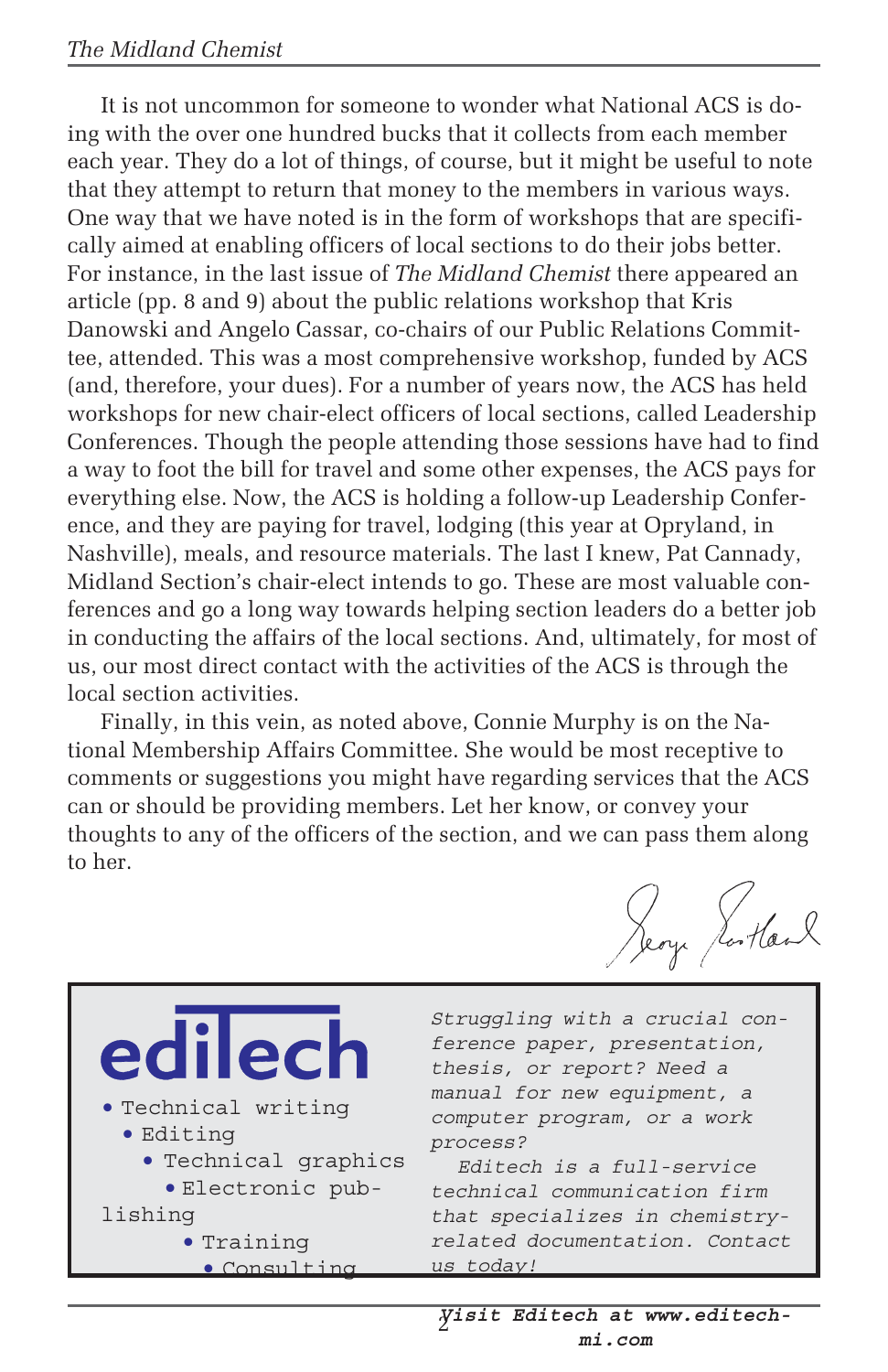## **Welcome to New Midland Section Members!**

*By Connie Murphy*

**T**elcome to the following people who recently either joined the American Chemical Society or transferred into the Section:

- Yuhao Cai
- Nancy Campbell
- Yang Cheng
- Martin Cifuentes
- Robert D Connors
- Michael Dennis Fink
- Derrick Flick
- Michelle Hampton
- Femi Kotoye
- Paul Larson
- Dale Lecaptain
- Buford Lemon
- Shawn Mealey
- Jack Miller
- Yolanda Puga
- Abhijit Sarkar
- Kathleen Schreck
- Steven Smith
- Ernesto Vera-Castaneda
- John Vincent
- Keith Watson
- Dean Welsh
- Hui Wu
- Dawn Zuengler

# We're responsible...

In 1988, the American Chemistry Council (ACC) launched Responsible Care® to respond to public concerns about the manufacture and use of Chemicals.

Through this initiative, Dow Corning Corporation and other ACC members and partners are committed to continually improving our responsible management of chemicals.

We're responsible because we care.

#### **DOW CORNING**



© 2001 Dow Corning Corporation. *Dow Corning* is a registered trademark<br>of Dow Corning Corporation. *Responsible Care* is a registered service mark<br>of the American Chemistry Council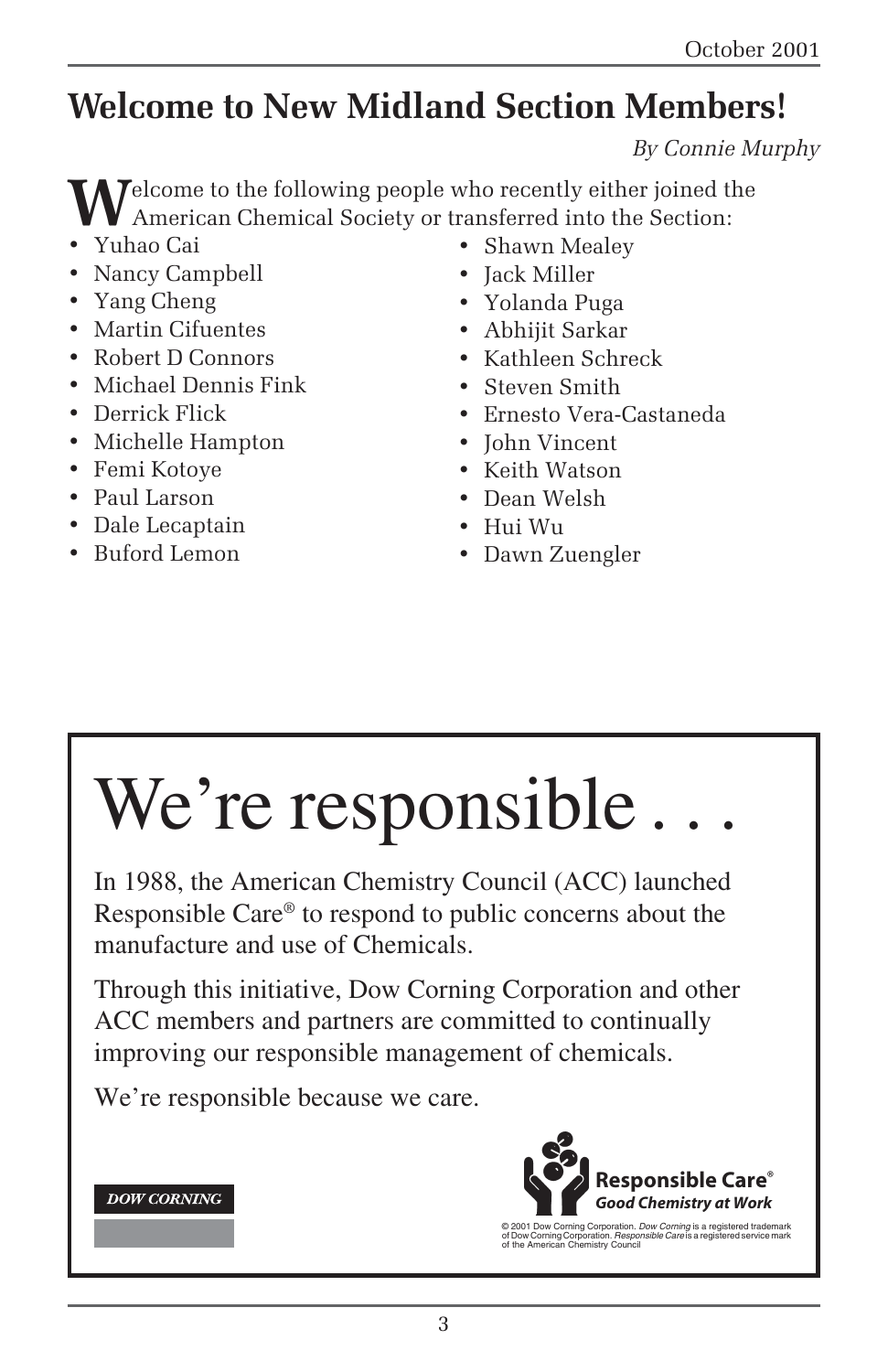## **57th Fall Scientific Meeting Features the Topic of Publishing**

This year's Fall Scientific Meeting is different! To celebrate the 125<sup>th</sup> **L** anniversary of the ACS, we have chosen to concentrate our offerings around one of the Society's oldest and most prominent traditions, *publishing*. It's easy as scientists to espouse the noble act of presenting our work for public scrutiny. Yet, when it comes time to act nobly in our daily workplace, we're often faced with questions like "Why should I publish?", "What should I publish?" and (if we make it this far) "How do I actually get this published?" Our goal this year is to help answer some of these questions.

The event will take place on October 13, 2001, from 8:00 a.m. to 2:00 p.m. at The Dow Chemical Company's Employee Development Center on Abbott Road. A detailed program, including maps, will be sent to recipients of *The Midland Chemist* that covers all of the featured events. In this article, we will present the day's schedule and brief summaries.

| Time               | Event                                               | Location                        |
|--------------------|-----------------------------------------------------|---------------------------------|
|                    | 8:00 a.m. Registration                              | Entrance                        |
|                    | <b>Breakfast</b>                                    | AB & DE Hallways                |
|                    | 8:30 a.m. Opening Remarks                           | Auditorium                      |
|                    | 8:35 a.m. ACS Section Awards Presentation           | Auditorium                      |
|                    | 9:00 a.m. Keynote Address: Prof. Allen J. Bard      | Auditorium                      |
|                    | 10:15 a.m. Panel Discussion: Publishing Tech. Info. | Auditorium                      |
| $11:15$ a.m. Lunch |                                                     | AB & DE Hallways                |
|                    | 12:00 p.m. Information Session I                    | Room A, B, D, & E               |
|                    | 12:30 p.m. Information Session II                   | Room $A$ , $B$ , $D$ , $\&$ $E$ |
|                    | 1:00 p.m. Posters Available for Viewing             | Rooms C and G                   |
|                    | 2:00 p.m. Meeting Concludes                         |                                 |

#### **Awards Presentations**

Outstanding Achievement and Promotion of the Chemical Sciences Outstanding Service to the American Chemical Society Outstanding Chemical Technician ACS Salutes To Excellence: Practitioners of Chemistry ACS 50-Year Members

#### **Keynote Address**

**Editing the Scientific Journal: Ethics, Peer Review, and the Future** Allen J. Bard, Editor-in-Chief, *Journal of the American Chemical Society* After a brief sketch of the history of scientific publications, the talk will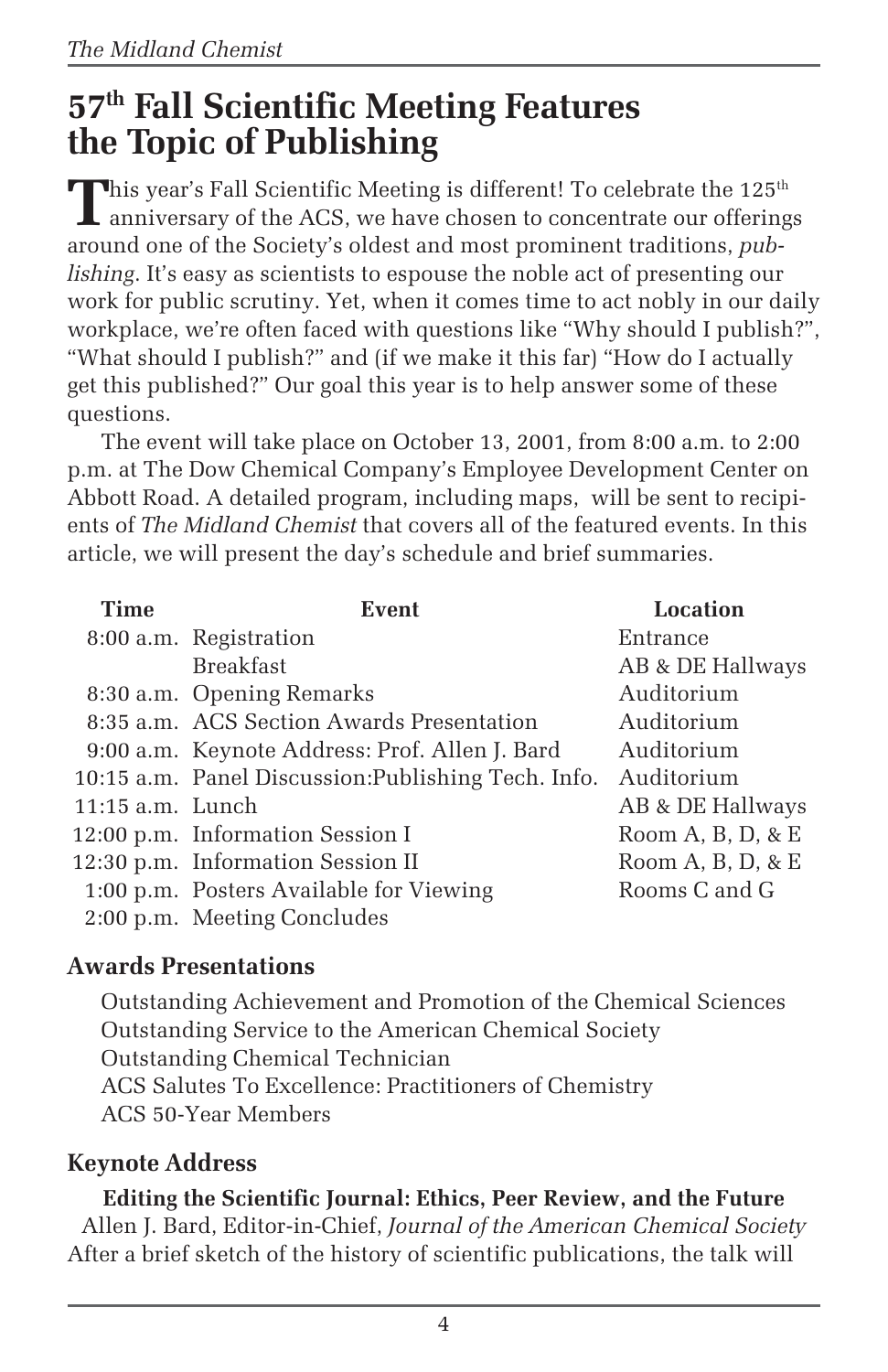address an insider's view of the publication process and discuss some of the technical and ethical problems that can arise in the publication of scientific work. Finally, there will be a look to the future and the impact of electronic publication on the publication process.

**Allen J. Bard** received his early education in the public schools of New York City and attended The City College of New York (B.Sc., summa cum laude, 1955). He did his graduate work at Harvard University with J. J. Lingane (M.A., 1956; Ph.D., 1958) in electroanalytical chemistry. In 1958 he joined the faculty of The University of Texas at Austin where he currently holds the Norman Hackerman/Welch Regents' Chair in Chemistry. His research interests have been in the application of electrochemical methods to the study of chemical problems and include investigations in electro-organic chemistry, photoelectrochemistry, electrogenerated chemiluminescence, and electroanalytical chemistry. He has published three books (*Electrochemical Methods*, with Larry Faulkner, *Integrated Chemical Systems*, and *Chemical Equilibrium*) and over 600 papers and chapters while editing the series *Electroanalytical Chemistry* (21 volumes) and the *Encyclopedia of the Electrochemistry of the Elements* (16 volumes) and co-editing the monograph, *Standard Potentials in Aqueous Solution*. He is currently editor-in-chief of the *Journal of the American Chemical Society*.

#### **Panel Discussion**

#### **Publishing Technical Information**

Documenting and publishing research results is a critical part of scientific research, promoting active discussion within the scientific community and encouraging use of technology by others. Although publication has long been considered crucial to a successful academic career, corporations have traditionally been less supportive than academia. This trend is reversing as corporations recognize that external publication contributes to profits as well as prestige. Furthermore, in today's more mobile job market, career opportunities for scientists are greatly enhanced if they have quality publications to their credit.

Unfortunately, many scientists in both academic and corporate positions find the documenting and publishing process strewn with obstacles. This panel discussion brings together experts from academia, global corporations, and technical journals to address some of the most common questions about publishing technical information. Members of the panel offer expertise as editors, published authors, university professors, corporate managers, and legal counsel.

#### **Panel members***:*

• Allen J. Bard is the editor-in-chief of the *Journal of the American*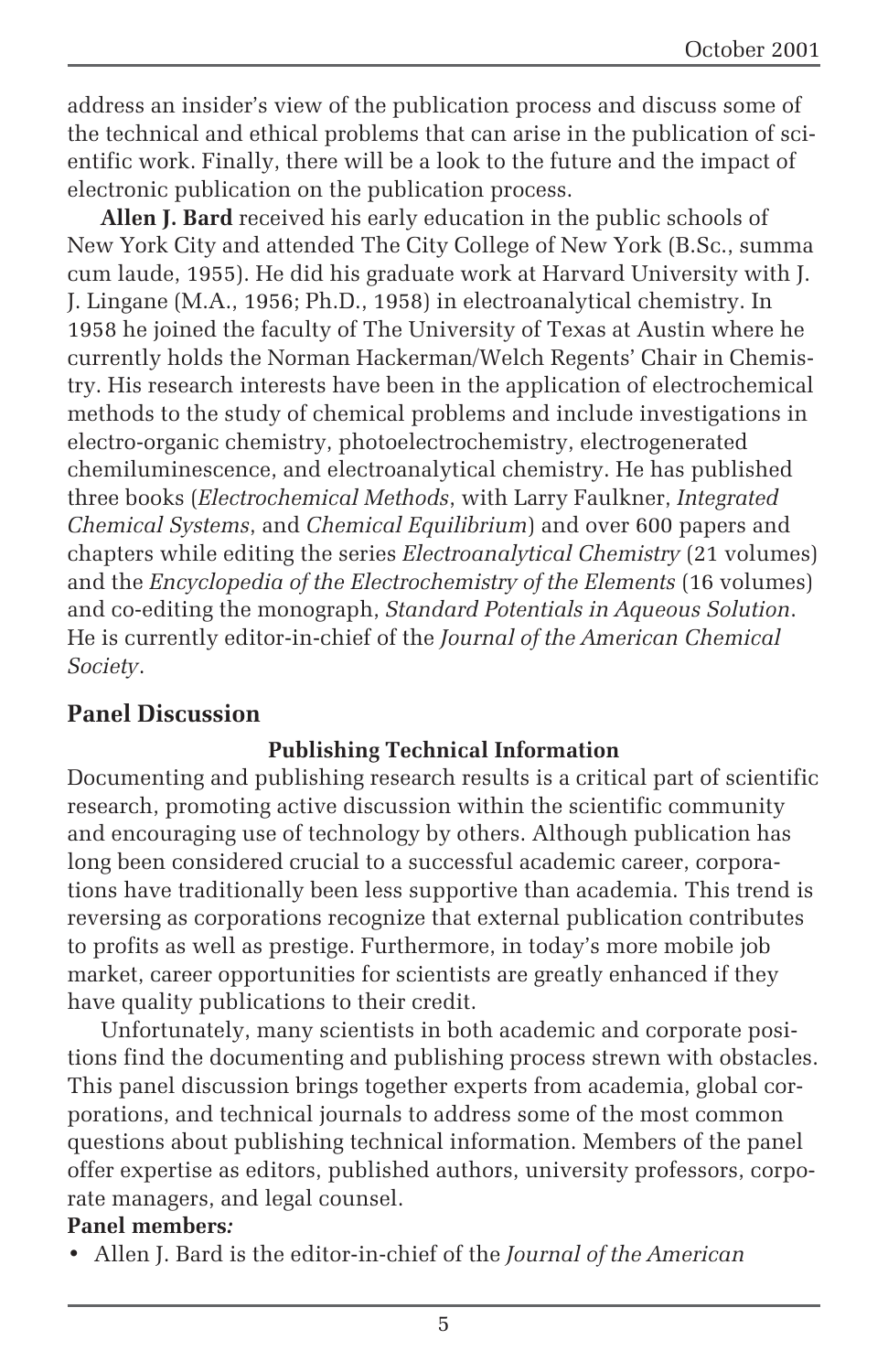*Chemical Society* and currently holds the Norman Hackerman/Welch Regents' Chair in Chemistry at The University of Texas at Austin.

- William J. Schulz is the manager of the Global Organofunctionals Development Department within the Specialty Chemicals Business at Dow Corning Corporation.
- Roger Gobrogge is chief patent counsel for Dow Corning Corporation.
- Charles T. Kresge is the global R&D director for the Chemical Sciences Capability, Corporate Research & Development, of The Dow Chemical Company.
- Bob A. Howell is a professor of organic chemistry and polymer science at Central Michigan University. *Moderator:*
- Ann F. Birch is a free-lance technical writer and editor and co-owner of Editech, a technical communications firm in Midland, MI.

#### **Information Sessions**

Each information session will be run twice: once from 12:00 p.m. to 12:30 p.m., and again from 12:30 p.m. to 1:00 p.m.

- Room A: How to Use Graphics in Microsoft® Word *and keep your sanity*.
- Room B: Electronic Resources at Your Desktop
- Room D: CAS: New Options for Using the World's Largest Scientific Data Source
- Room E: What Is Text Mining?

#### **Poster Sessions**

Thirty-four posters will be on display, covering a wide range of science and research topics. There will also be displays of Midland Section activities and a table with career services information.

## **Solution to September ChemPuzzler**

**Hope you had fun with last month's** ChemPuzzler, "Everything's Constant." At right is the solution. Sorry there's no room for a new ChemPuzzler this month, but keep watching future issues. Your ideas for ChemPuzzler are always welcome.

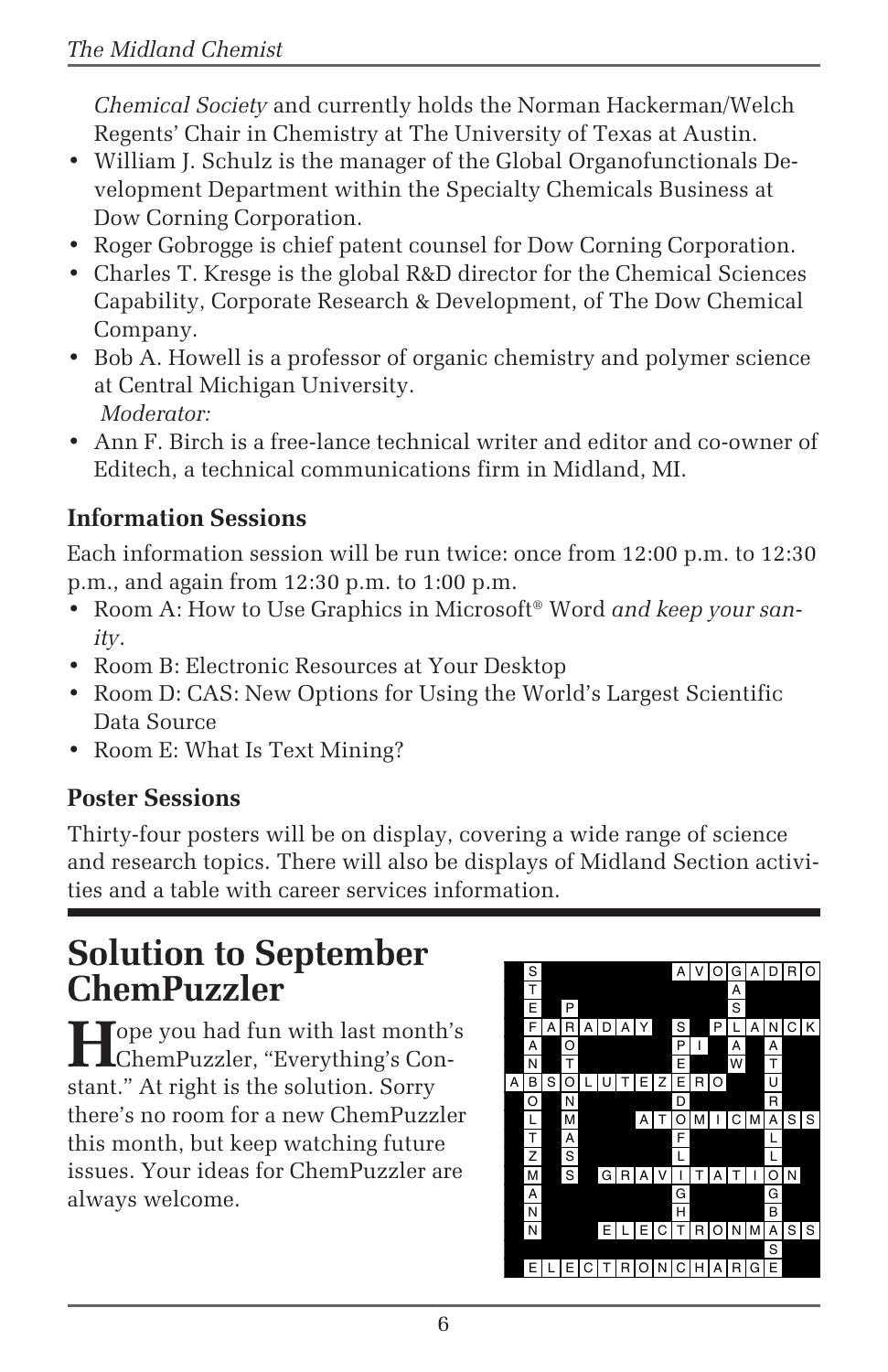## **New Committee Working to Support Minority Professionals and Students**

#### *By Lin Dorman*

In 1983, the National ACS Board of Directors and the Council created a Joint Board-Council committee on minority activities whose objective, n 1983, the National ACS Board of Directors and the Council created a essentially, was to develop a long-range plan to ensure increased participation of minorities in the chemical profession at all levels. The ACS vision was that it could not ignore the possible consequences to the nation's well-being by failing to address the increasing proportion of minority entrants into the 21st century workplace, given the historic dearth of minority youths in scientific disciplines.

In keeping with this objective, the Midland Section formed a Minority Affairs Committee in 2000 with the following mission statement:

The mission of the Minority Affairs Committee of the Midland Section ACS is to increase the participation in science and technology of underrepresented minorities and others living in Midland, Bay, Saginaw, Gratiot, and Isabella Counties by actively leveraging existing Section, corporate, and collegiate resources.

The initial objective of the committee was to extend the outreach of Section activities to target groups. The Section has many activities with the potential to impact young people positively and heighten their interest in science. But avenues and bridges needed to be formed to ensure access to Section and ACS programs. To this end, links to Section and national minority affairs activities were incorporated into the Section website.

Another approach, patterned after National ACS, has been to work with various advocacy groups. Locally, these groups include NOBCChE (National Organization of Black Chemists) and the Hispanic Coalition of Saginaw. In time, we would like to encourage or facilitate formation of other groups such as AISES (American Indian Science and Engineering Society).

Our further activities have been to make direct contacts with educators of target groups. These have included Saginaw High School, G.A.P. (Growth Afrocentric Program), and Project S.O.A.R. (Student Outreach and Academic Reinforcement) of Saginaw, Buena Vista High School, Native American Aabizikaawin School, and Coleman Public Schools. Each of these will have special needs—the current challenge for the Minority Affairs Committee (MAC) will be to address these. The MAC needs more members and welcomes anyone who is willing to help us achieve our objectives. If you would like to help, please contact chairperson Lin Dorman at 989-631-0213 (lcdorman@aol.com).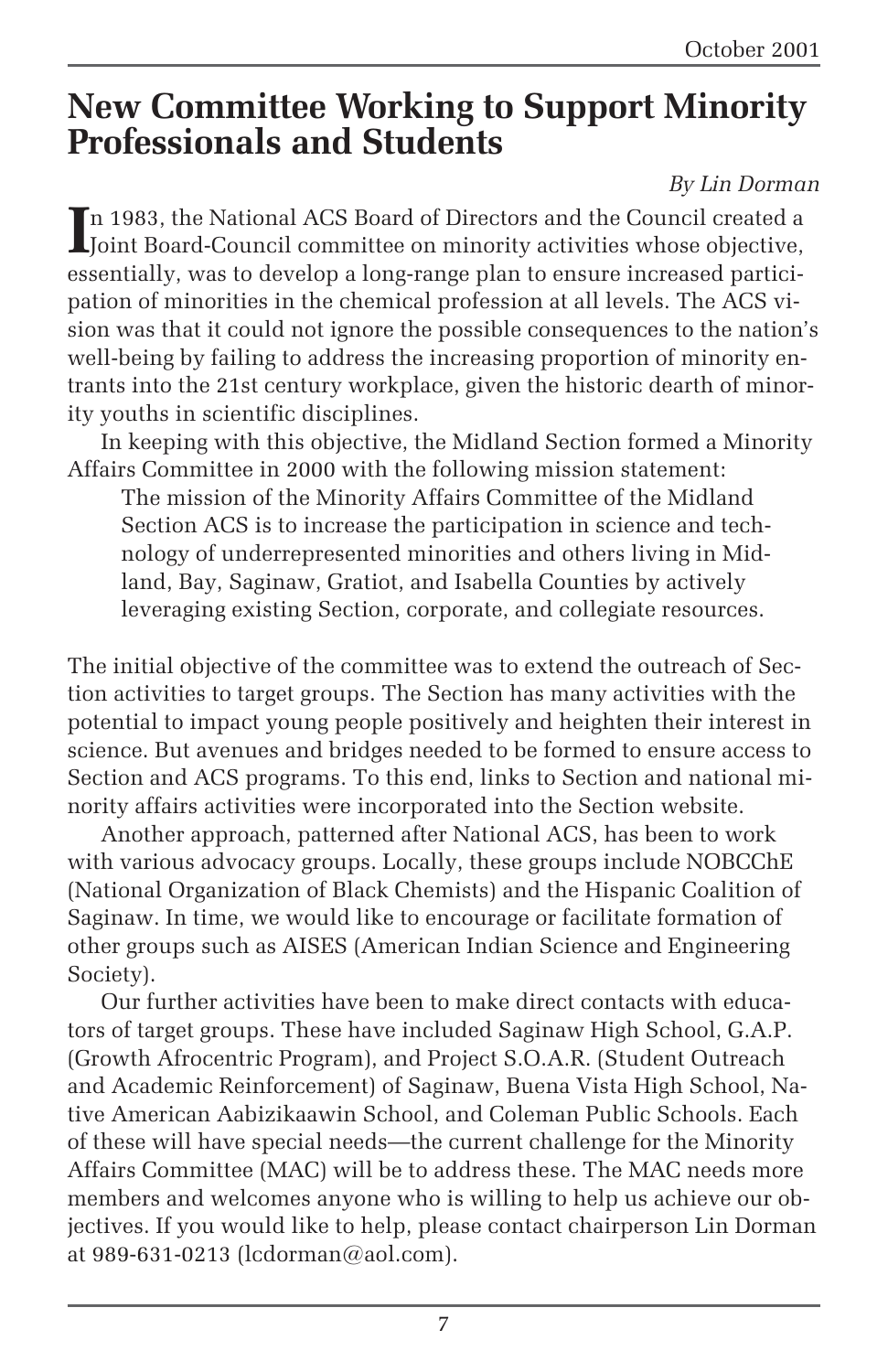## **Midland Section Recognized at 222nd National ACS Meeting**

#### *By Bob Howell*

The 222<sup>nd</sup> National ACS meeting was held in Chicago, August 17–24, 2001. This meeting, the second in the  $125<sup>th</sup>$  anniversary year for ACS, represented a milestone. It was the largest ACS meeting ever with 15,290 attendees, 66 technical sessions, and 6089 papers presented. The exhibition was also a record with 328 companies occupying 542 booths and generating \$990,000 in income. In addition to the large number of on-site exhibitors, the virtual trade show, at \$1000 per listing, for those companies unable to get space in the exhibit hall, was also a great success—recording 28,000 hits during the week of the meeting. Overall, for the two meetings in 2001, more people attended ACS meetings in the  $125<sup>th</sup>$  anniversary year than in any previous year.

As with any national meeting, a highlight was the ChemLuminary Awards presentations on Tuesday evening. The Midland Section was nominated for four awards and received three of them. The most presti-

gious of these was the award for Outstanding Performance by a Local Section in the Medium-Large Category. This is certainly an honor for the Section and is reflective of the high quality of programs that the Section maintains. All who were involved during the past year should take pride in this achievement. Wendell Dilling, imme-



*Accepting the ChemLuminary Awards were (l-r) Wendell Dilling, past-chair Midland Section; Janet Smith, past-chair Mid-Michigan Technician Group; and Chuck Roth, member Project Science Literacy.*

diate past chair, who prepared the 2000 annual report, is due special recognition and is to be commended for his efforts.

For the past several years, the Section has sponsored a truly outstanding science literacy program. This program received the award for an Activity or Program in a Local Section that Best Addresses the ACS Strategic Thrusts. The individuals who initiated and nurture this program (Gretchen Kohl, John Blizzard, Marvin Tegen, and others) have done an outstanding job and are to be congratulated.

The Mid-Michigan Technician Group was recognized as the best in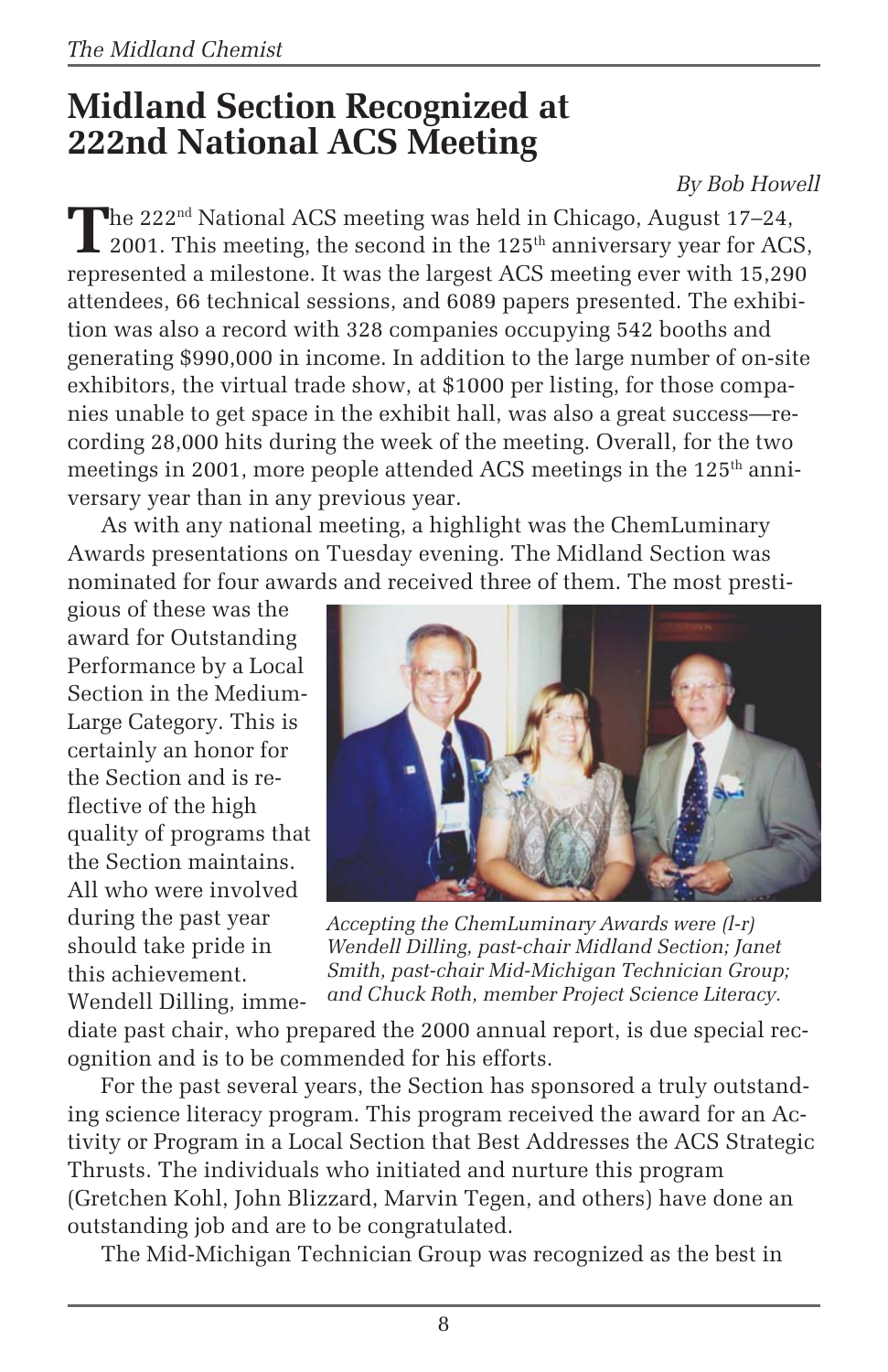

*Chuck and Barb Roth in front of the Midland Section display.*

the land, receiving the 2000 award for the Best Overall Technician Affiliate Group. This is a group of very dedicated individuals that has contributed much to the success of the Section over the past several years.

The Section was also nominated for the Outstanding Kids and Chemistry Award.

Midland Section candidates for election to the Committee on Committees, Gretchen Kohl and Connie Murphy, were not elected but are to be commended for their willingness to stand for election. The Committee on Committees selects candidates for service on all the other committees and, therefore, is an extremely important committee. The Section needs representation on this committee.

The electronic member survey initiated by President Pavlath is now complete and has been analyzed by a task force. Tom Lane, of the Midland Section and Corporation Associates, was a member of the task force. President-elect Eli Pearce will take action based on the results of the survey. (There will be more on this, both in *The Midland Chemist* and *Chemical and Engineering News*.)

The ACS has initiated a program of emergency funding to assist local sections and divisions in need. Distribution of funds will begin this year with \$100,000 going to divisions and \$50,000 to local sections. The Petroleum Research Fund is now fully controlled by ACS. A decision has been reached to use the earnings plus 5% of the principal of the fund to support grant awards each year. This will permit an increase in grant funding from \$18 M to \$27 M annually.

The demand for professionals in the chemical sciences remains strong. The employment clearing house featured 169 employers listing 1392 positions. Eligible candidates numbered 1105, and 4001 interviews were conducted. Thus, on average, each job seeker received four interviews. During the past year the unemployment rate among chemistry professionals dropped from 2.1 to 1.5%. JobSpectrum.org is fully functional and off to a good start. Approximately 2000 résumés and 1000 job opportunities are already listed. Eight of the top ten biotechnology companies and nine of the top ten pharmaceutical companies have opportunities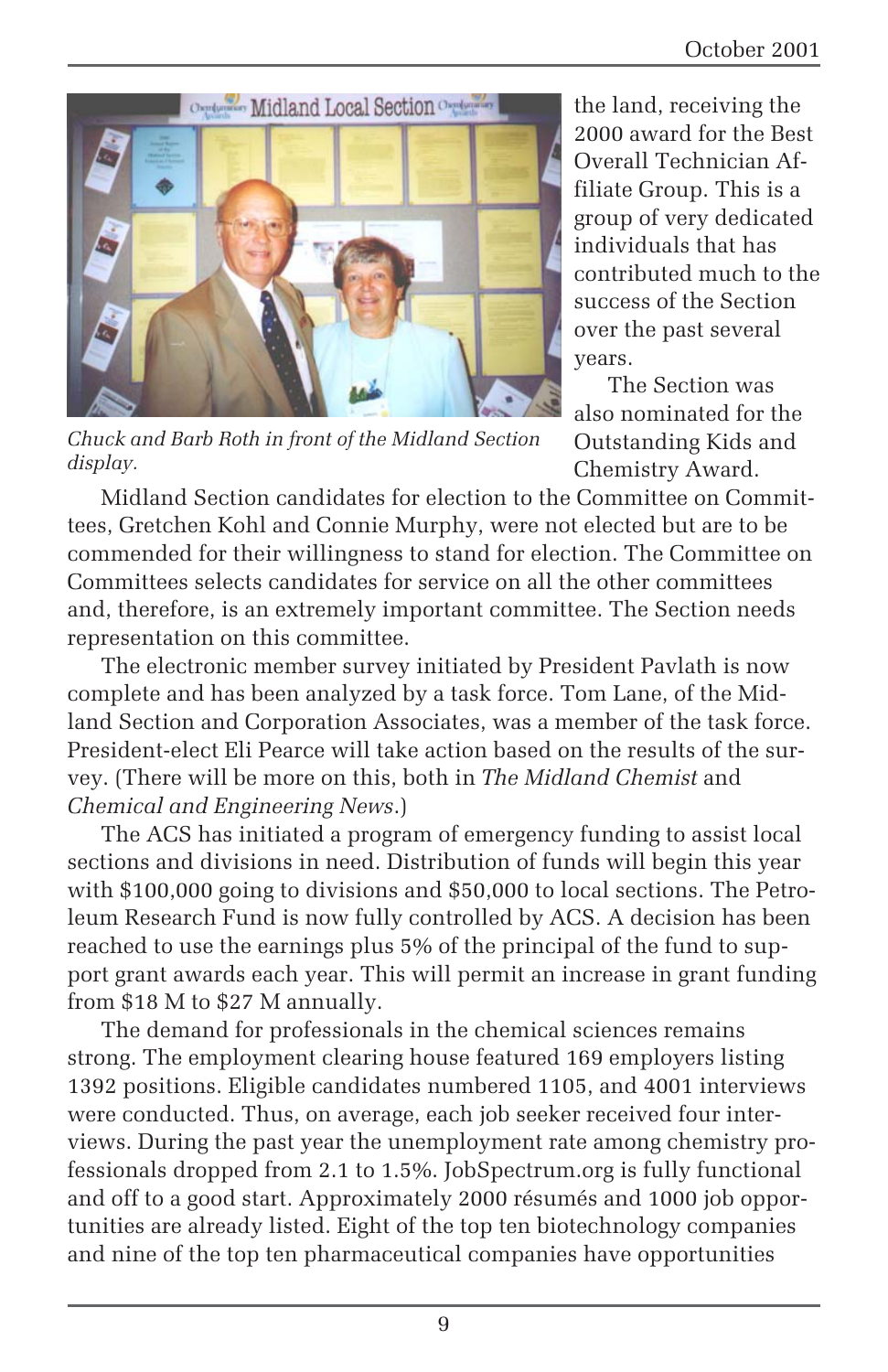listed.

Student participation in national meetings has increased significantly in recent years. This meeting was no exception with 100 student poster presentations and two graduate school recruiters breakfasts. (It's a great time to be a student entering graduate school.)

The ACS Scholars program will exceed the 1000<sup>th</sup> scholar this year— 346 have graduated, 123 are in graduate programs, and 104 are in the chemical services workforce; two are associates on the minority affairs committee. The program has received new funding from DuPont, Dow Chemical, Genzyme, and two local sections. The success of Project SEED also continues to grow. This year 293 students at 88 institutions participated in SEED I and 49 students at 33 institutions in SEED II. Thirty-three SEED scholarships have been awarded for 2001–2002. Nine of the awardees will complete SEED II this summer. Twenty-three SEED students presented posters at SciMix on Monday evening. Greater than half (56%) of SEED participants continue in chemistry and chemical engineering and 29% continue in other sciences. Over the years the Midland Section SEED program has been one of its most prominent and effective activities. This is now being mirrored nationwide.

The committee on professional training (CPT) reviewed reports from 70 B.S. programs at this meeting. Currently 22 programs are on probation. One new program was approved, and approval for one program was rescinded, leaving the total number of approved B.S. programs at 619. The CPT certification processes is considered a model for other science disciplines. The American Institute of Physicists may adopt this approval process for undergraduate physics programs. The Chemical Education option on the B.S. degree program in chemistry is being reviewed. Very few students select this option (most students planning to teach chemistry in high school earn degrees in biology and therefore do not complete a chemistry program). The option will be revised or deleted.

A major concern of CPT remains the digital divide between institutions offering chemistry degrees. The major institutions now utilize SciFinder Scholar in the training of students, both graduate and undergraduate. As of July 15 of this year, 400 schools had installed SciFinder Scholar (33 French universities have also installed SciFinder). Most B.S., and some M.S., institutions cannot afford SciFinder Scholar. Since these institutions also cannot afford the printed version of chemical abstracts and several ACS journals, students are not receiving the training in the use of the scientific literature that CPT expects. A new pricing scheme for B.S. institutions may be necessary. However, it is, as yet, unclear how this might be achieved. The committee is on schedule to issue the next edition of the Directory of Graduate Research this fall.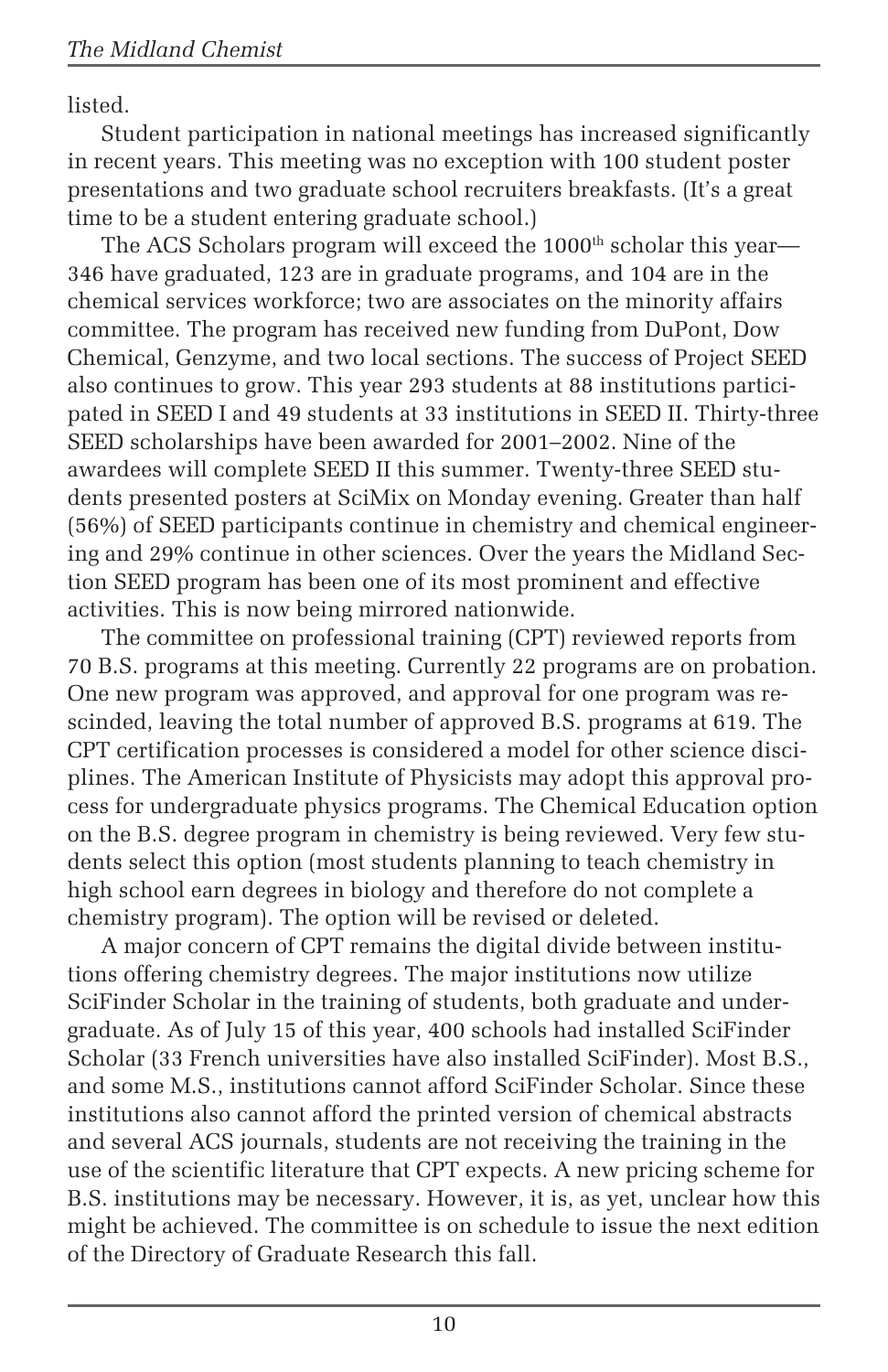Petitions to clarify requirements for membership and registration categories were approved by Council. The request for urgent action on a petition to increase committee size was withdrawn. The Committee on Committees has decided to examine the whole question of committee structure including the number of members (size), the term of service, the number of members that are councilors versus the number that are noncouncilors, etc. The committee will hold an open meeting in Orlando to receive input and respond to any proposed changes. A petition to effect recommended changes will be put forth for consideration at the fall meeting in Boston in anticipation of a vote at the next meeting.

A new division, the Division of Laboratory Automation, will be given probationary status, effective January, 2002. The Cellulose, Paper, and Textile Division has changed its name to the Cellulose and Renewable Materials Division. The entire backfile of ACS journals will be available online in PDF (Adobe Acrobat) format in 2002. In a recent survey (*C &EN*, August 27), 90% of the membership was satisfied with *C&E News*. The theme for National Chemistry Week, 2001, will be "Celebrating Chemistry and Art." Beginning in 2002, NCW will be the fourth week in October.

In recent years, the ACS has been much more proactive in trying to improve the image of chemistry and to enhance the influence of chemistry (legislative alert network, etc.). This continues with recent advertisements in the *New York Times*, *Science*, and the *Chronicle of Higher Education,* which celebrate the pervasiveness and achievements of chemistry.

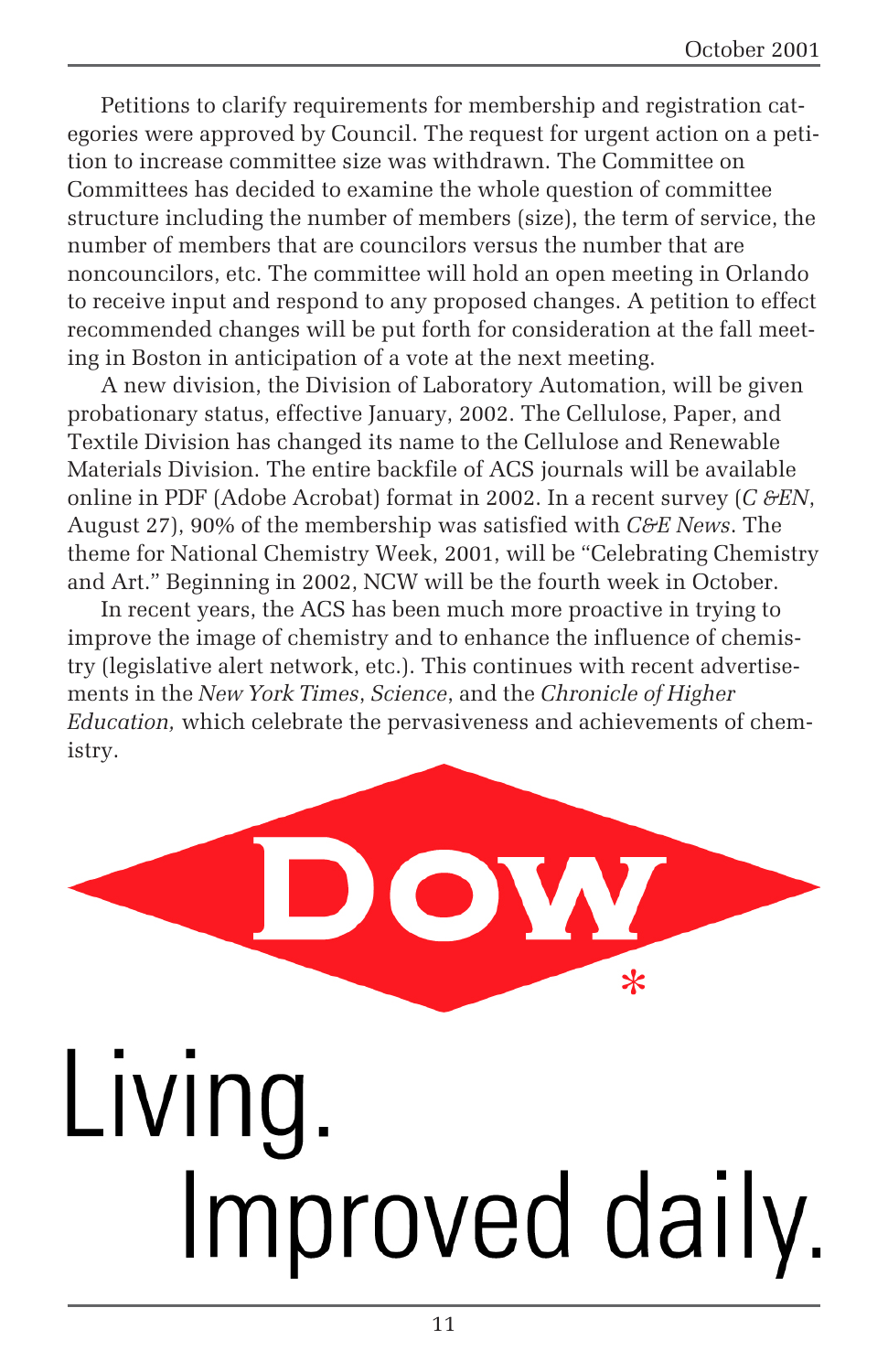## **Thanks to Active Section Members!**

*By Wendell Dilling*

**O**n the evening of August 28 at the ACS National Meeting in Chicago, I was privileged to accept, as the representative of the Midland Section, the Outstanding Performance by Local Section Medium-Large Size Category Award for programs and activities in 2000. (Actually it was a tie between the Midland and the Rochester Sections, and each section received one of the awards.)

I would like to thank all Section members who contributed to these programs and activities. You are all to be congratulated for the part you played in helping to provide quality programs for Midland Section members and the public. The award was based on the contents of the Section's annual report, which was submitted to the National ACS last February.

I would also like to thank and congratulate those members who submitted outstanding committee or similar reports, which were included in the Section's annual report. Members submitting these reports were Jack Arrington, Ed Benson, Deb Bergstrom, Ann Birch, John Blizzard, Lin Dorman, Pat Dreyfuss, George Eastland, Eldon Graham, Peggy Hill, Bob Howell, Steve Keinath, Gretchen Kohl, Kermit Kwan, Don Miller, Brian Murdoch, Connie Murphy, John Oleson, Peter Qian, Walt Rupprecht, Janet Smith, Sarah Snow, Phil Squattrito, Dave Stickles, Marv Tegen, and Fred Vance.

No one person can do everything required to win such an award. This was truly a team effort, and I am very proud to be a part of a local section where such effort is put forth. Thanks again and keep up the good work.

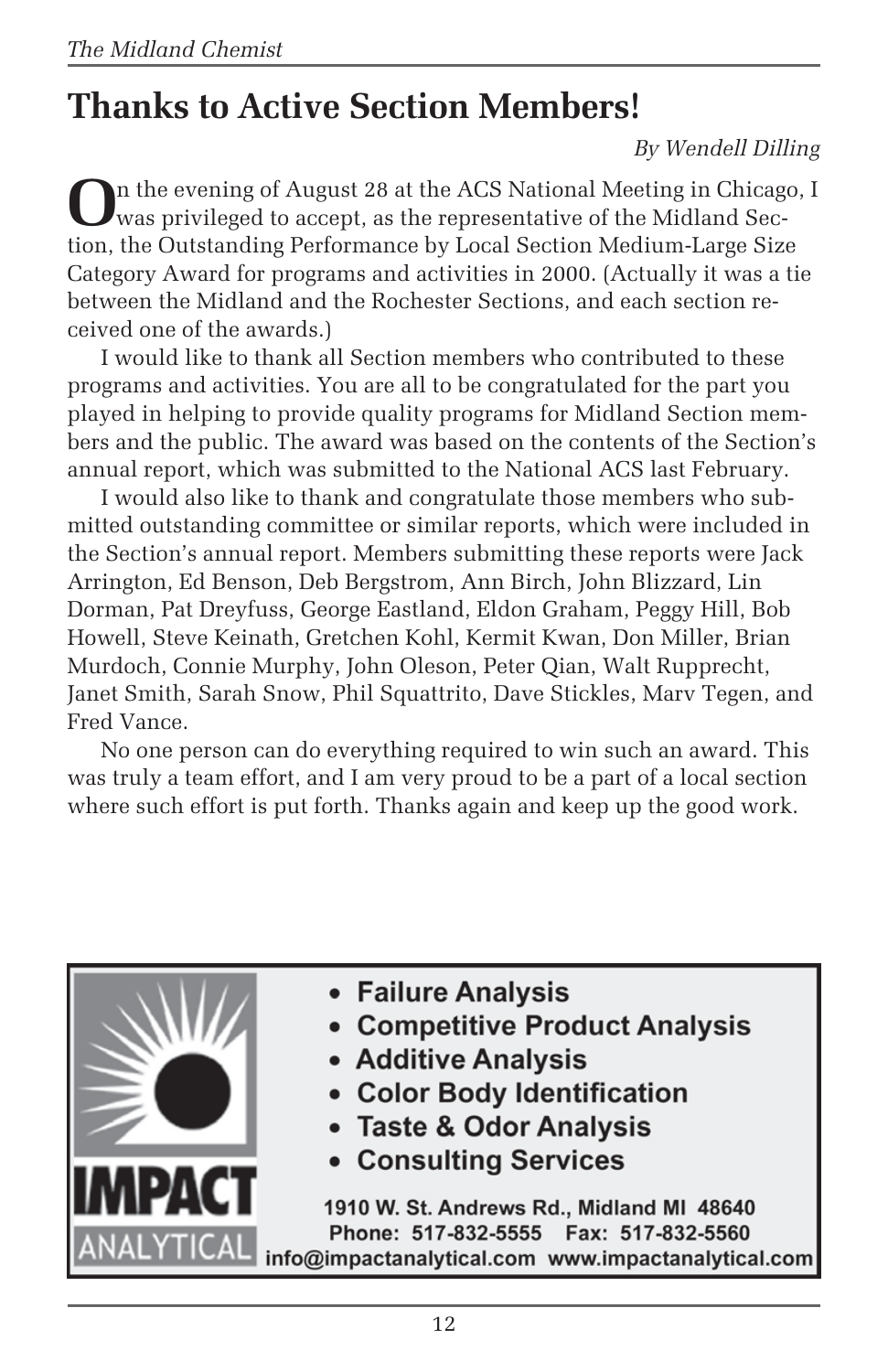## **Dow Recognized by TECH at ACS National Meeting**

#### *By Connie Murphy*

**A**t the Fall 2001 National ACS meeting in Chicago, the Division of Chemical Technicians (TECH) of the American Chemical Society presented "Salutes to Excellence" to six employers from across the country who have encouraged the professional development of chemical technicians. These awards, presented at TECH's 10<sup>th</sup> Anniversary Celebration

Dinner, were given to organizations that have consistently offered opportunities for career growth, development, and recognition of their technician employees. Special consideration was given to those employers who have supported participation in ACS activities for technicians, but other programs/initiatives that encourage professional growth were also considered.



*Members of the Mid-Michigan Technician Group are very active in TECH. MMTG members shown above are (l-r) Bob Krystosek, Wendy Mallory, Janet Smith, John Engleman, Connie Murphy, and Dave Stickles.*

Three employers, The Dow Chemical Company, E.I. DuPont Company, and Eastman Kodak Company, were presented with "Foundation Awards," special Salutes to Excellence for more than 25 years of continuous and substantial contributions to the ACS technician effort—support that has made possible the establishment and promotion of the Committee on Technician Affairs (CTA) and the Division of Chemical Technicians. These companies have also shown great support of their technicians through various programs at the local level, and promoted the professionalism of technicians in the workplace. The specific national support efforts of these companies follow:

#### **Dow**

- Grant supporting the National Chemical Technician Award for 5 years
- Originator of ACS technician activities in 1962/1963 (Carleton Roberts)
- Numerous elected and appointed officers and committee chairs in TECH throughout its 10-year history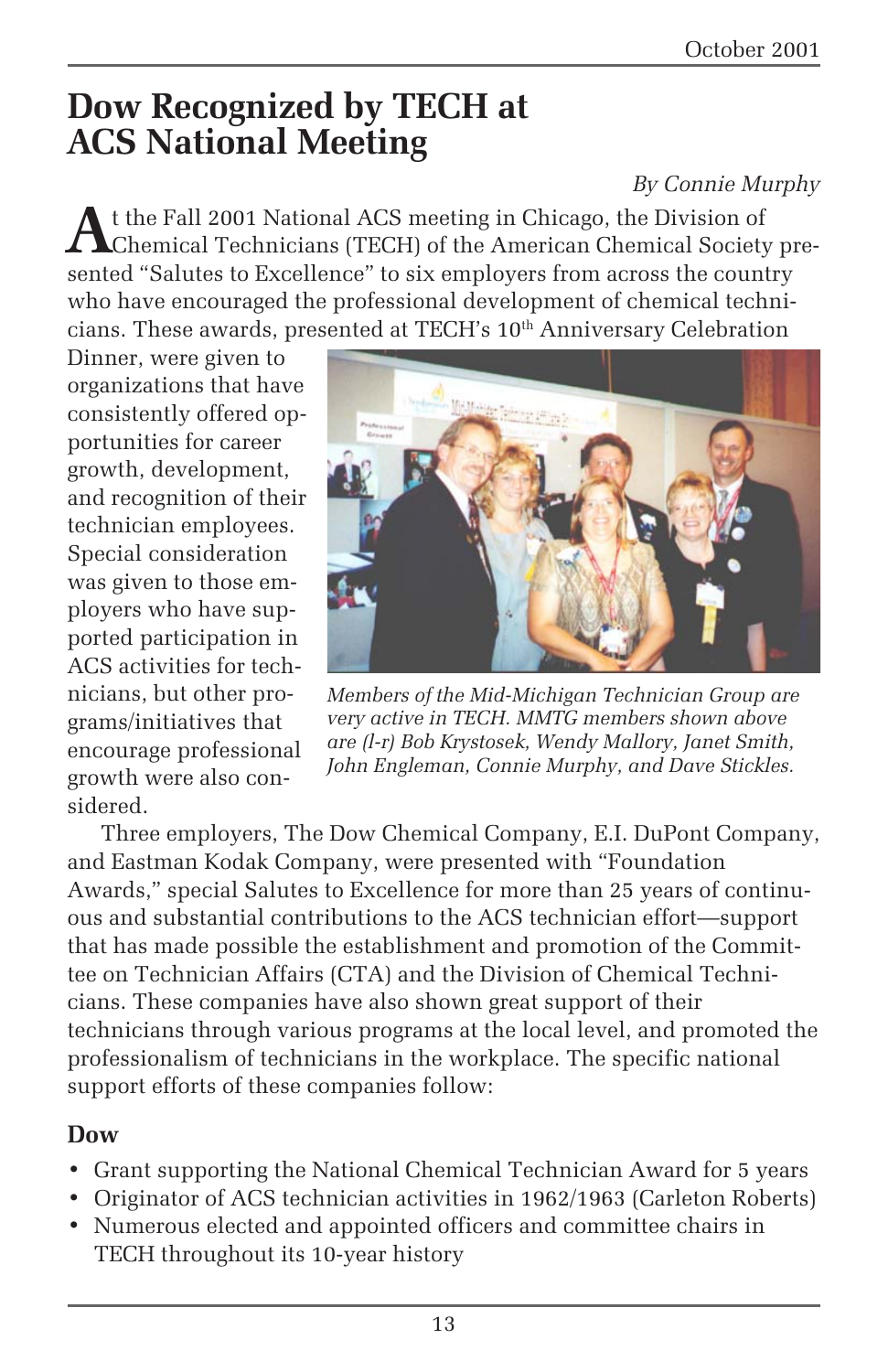#### **DuPont**

- First technician to be involved in ACS activities
- First technician to chair CTA
- First minority technician to be involved in ACS technician activities
- Direct support of John Kenkel's Chemical Technology curriculum development activities

#### **Kodak**

- Sustained leadership throughout TECH's 10-year history (more elected and appointed officers than any other company)
- Financial support to the TECH newsletter

Three other employers were presented with Salutes to Excellence, general awards, for more recent efforts:

- S.C. Johnson and Son, Inc.: For innovation in establishing a mentoring program designed for technicians, sponsorship of scholarships for Chem Tech students, and an internship program for Chem Tech students. SCJ has also supported technician participation in the ACS at the local and national level over the past several years.
- Phillips Petroleum Company: For their technician in-house training program that teaches the soft-skills as well as traditional technical skills, for their support of the Northeast Oklahoma Technician Affiliate Group and its public outreach efforts, and for their encouragement and financial support for technician involvement in the ACS at the local, regional, and national levels.
- Bayer Corporation: For their sustained support for technician involvement in the ACS at the local, regional, and national levels that has allowed technicians to hold leadership positions in their local section and TECH over the past few years.

Among the nearly 100 people who attended this celebration dinner were ACS President Attila Pavlath, ACS President-Elect Eli Pierce, and several ACS Board members. The award presented to Dow was accepted by Richard Gross, Dow's Global Vice-President of R&D. Also at the dinner to share in accepting this honor were twenty-two other Dow employees, including Che-I Kao, Dow's Chief Scientist.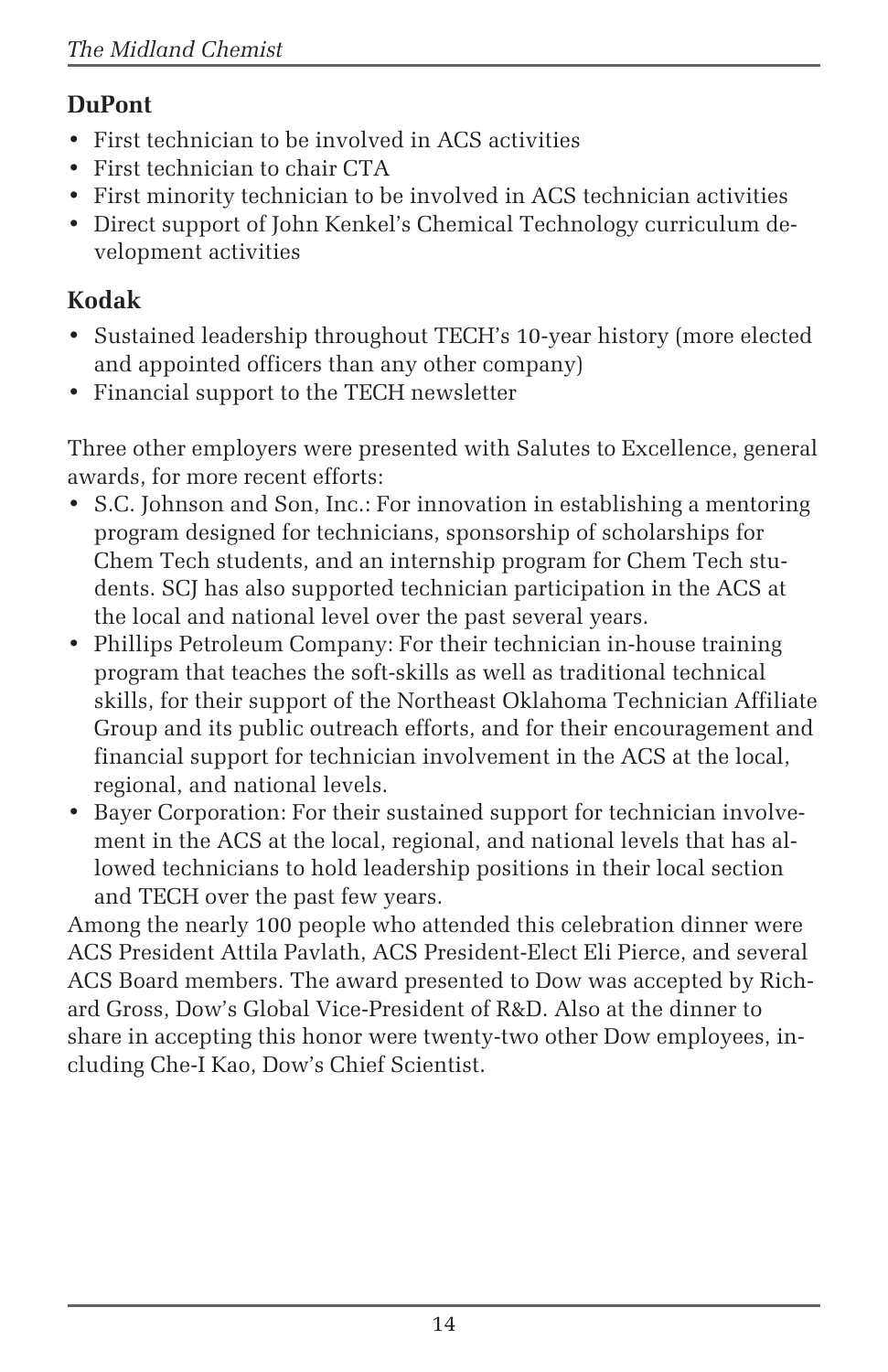## **Ballot for Election of 2002 Midland Section ACS Officers**

#### **INSTRUCTIONS FOR VOTING**

- 1. Vote for the candidate of your choice, selecting one for each office except as noted.
- 2. IMPORTANT: To maintain anonymity, **do not sign** the **ballot** or the **inner** ballot **envelope**.
- 3. Place the ballot in the ballot envelope. Place the ballot envelope in the return envelope and sign and print your name on the return (outermost) envelope. You **must sign** your name on the **outer envelope** to have your ballot counted. See #4 below.
- 4. In order to vote, one must be a member or associate member in good standing with the ACS. Affiliates are ineligible to vote according to National ACS bylaws.
- 5. Ballots must be received at the address below **on or before October 26, 2001.**

Steven E. Keinath, Chair Midland Section ACS Nominations & Elections Committee Michigan Molecular Institute 1910 West St. Andrews Road Midland, MI 48640-2696

## **BALLOT**

| <b>CHAIR-ELECT</b> (vote for one)                                  |                             |
|--------------------------------------------------------------------|-----------------------------|
| $\Box$ Mike Owen                                                   | $\Box$ Bill Pike            |
| <b>SECRETARY</b> (vote for one)                                    |                             |
| $\Box$ Wendy C. Flory                                              | $\Box$ Cynthia N. Peck      |
| <b>TREASURER</b> (vote for one)                                    |                             |
| $\Box$ Douglas E. Beyer                                            | <b>□</b> Barkley Sive       |
| <b>CHAIR, NOMINATIONS &amp; ELECTIONS COMMITTEE</b> (vote for one) |                             |
| $\Box$ Jennifer Ehlert                                             | $\Box$ Kermit S. Kwan       |
| <b>COUNCILOR</b> (vote for one)                                    |                             |
| $\Box$ Gretchen Kohl                                               | <b>□</b> Marvin Tegen       |
| <b>ALTERNATE COUNCILOR</b> (vote for one)                          |                             |
| <b>□</b> Angelo Cassar                                             | $\Box$ Steven E. Keinath    |
| <b>BOARD OF DIRECTORS</b> (vote for three)                         |                             |
| $\Box$ Ann F. Birch                                                | $\Box$ Estelle Lebeau       |
| $\Box$ Joseph M. Ceraso                                            | □ Joan Sabourin             |
| $\Box$ Wendell L. Dilling                                          | $\Box$ Philip J. Squattrito |
|                                                                    |                             |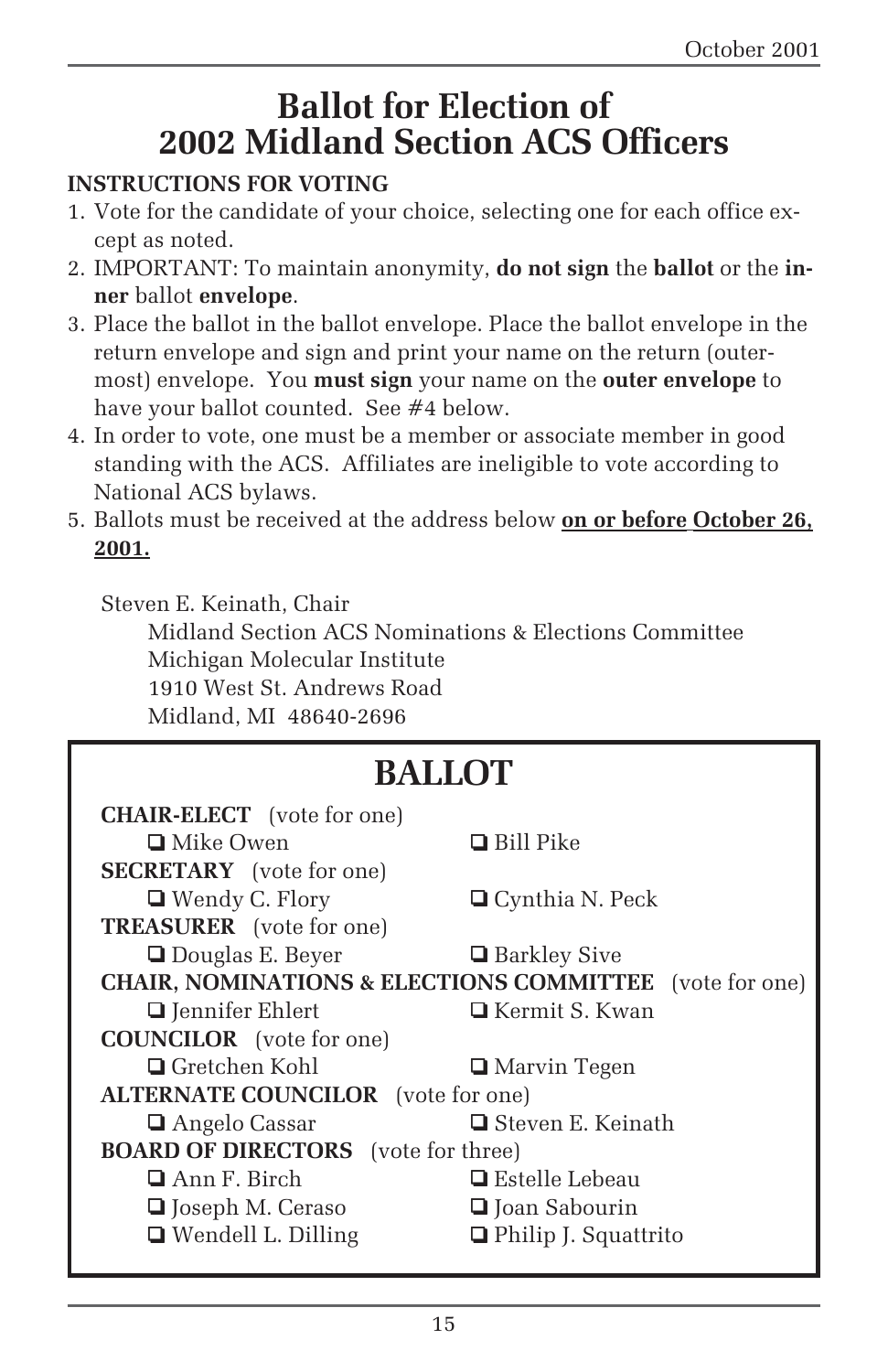## **2002 Midland Section Candidates**

Take part in the Midland Section—vote for the candidates of your<br>choice! Candidates are listed below by position and then alphabetically. Voting instructions and a ballot are on page 15.

#### **Candidates for Chair-Elect**

#### *Mike Owen's Statement*

I joined the Midland Section of the American Chemical Society when I was transferred from the UK in 1975. For the first 20 years I was a passive member, satisfied just to belong to my professional society and happy that my employer paid my dues, but essentially disengaged except when it came to co-authoring presentations at local, regional, and national ACS meetings. I was motivated to get more involved by the example of several members of our surface science research



group. As I encouraged their participation, I found myself questioning my own inactivity.

Involvement proved to be a real eye-opener. The biggest revelation was the quality and extent of outreach activities in which the Midland Section participates. Project SEED, Chemistry Olympiad, and the Science Literacy projects are admirable ventures. We are very fortunate to have the dedicated individuals who run them so well; I wish there were more of them. If elected I will spend my chair-elect year exploring ways to broaden involvement of the membership in our local section. I have some ideas along these lines but chiefly I will be seeking your input. I would like to see larger committees, broader interaction between all committee and board members, and more opportunities for members to meet together.

#### *Mike Owen's Profile*

B.Sc., (1962), Ph.D. (1965) and D.Sc. (1991) University of Bristol UK. 1965-1971, Midland Silicones Ltd., Barry, Wales; 1971-2000, Dow Corning Corp.; retired last year as Scientist Emeritus. 1997 to date, Adjunct Professor, Michigan Molecular Institute. 1999 to date, volunteer Program Officer (Polymers and Solid-State Chemistry) at NSF. Member of the editorial boards of the Journal of Adhesion Science and Silicon Chemistry. 2001 de Bruyne medal from the Society for Adhesion and Adhesives. Member of the Royal Society of Chemistry (Fellow and Chartered Chemist), the Adhesion Society, and the International Association of Colloid and Interface Scientists.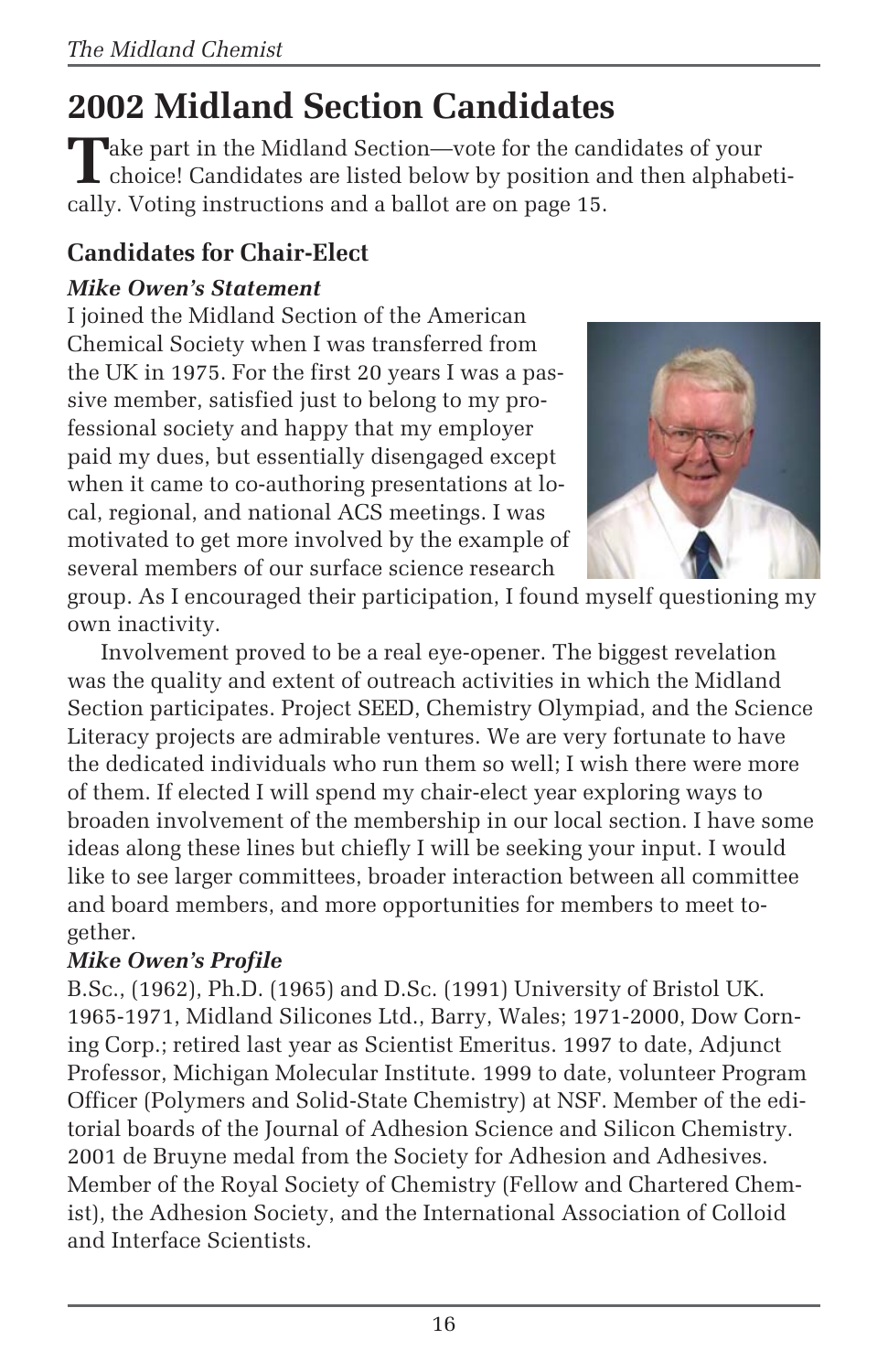ACS Activities: Joined ACS 1975. Midland Section treasurer 1995- 1998. Alternate councilor 1999-2001. Participant and co-organizer of several national and regional ACS symposia, particularly Silicones and Silicone Modified Materials, Dallas 1998 and San Diego, 2001. See you in Anaheim in 2003!

#### *Bill Pike's Statement*

I have had the privilege of serving in several capacities in the Midland ACS Section over the past 20 years and greatly appreciate my nomination for Chair-Elect in 2002 and Chair of the Section in 2003. I would like to help continue and to improve upon the excellent programs the Section currently provides, examine the need for other activities, and increase participation in Section



activities by its local members. The Section, with its unique membership diversity, needs to develop better means of serving its members, to bring more value to its members. It needs to continue with its promotion of science within the local community and with its sponsorship of educational opportunities for students and teachers, enhancing the positive image of the chemical sciences. It needs to serve as a means for its members to contribute value to their profession and to the communities where they live and work.

If elected, I will lead efforts in these areas for the continued innovative evolution of the Midland ACS Section.

#### *Bill Pike's Profile*

B.S. Chemistry, University of Illinois, 1968; Ph.D., Organic Chemistry, Ohio State University, 1976; The Dow Chemical Company, 1976-2000, retired November 2000.

ACS Activities: Joined 1970; Midland Section: Program Committee for Fall Scientific Meeting, 1981; Chairman, Awards Committee, 1985; Secretary, 1987; Treasurer, 1988, Chair-Elect, 1989; Chairman, 1990; Past-Chair, Chairman, Long-Range Planning Committee, 1991; Director, 1992-94.

#### **Candidates for Secretary**

#### *Wendy C. Flory*

B.S., Chemistry, The Ohio State University, 1993; Ph.D. Analytical Chemistry, Michigan State University, 2000; Postdoctoral Research Fellow, Colorado State University, 2000; B.S. Chemist, State Industries, Cleveland, OH, 1993-1994. Current Position- Chemist on the Research Assignment Program, Dow Chemical Company, 2001.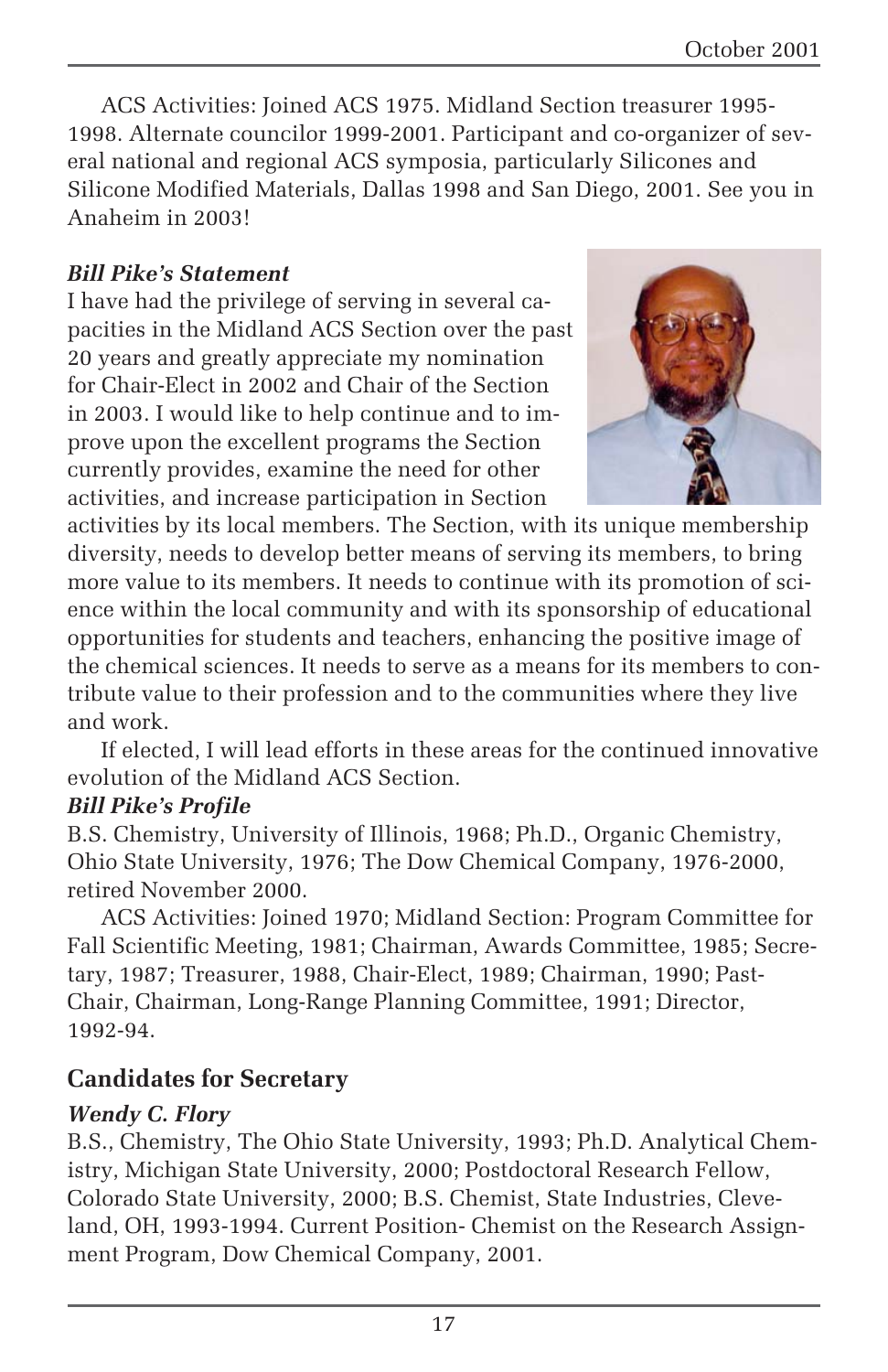ACS Activities: Joined 1992; Student Affiliate 1991-1992; ACS Undergraduate Award in Chemistry – The Ohio State University, 1992; ACS-Women in Chemistry Steering Committee Member, Michigan State University, 1997-2000; Presented at several national and regional meetings, 1997-1999; new to the Midland Section ACS.

#### *Cynthia N. Peck*

B.A. Chemistry with High Honors, Northern Michigan University, 1976: M.S. Chemistry, Central Michigan University, 1978. Current Position: Associate Professor of Chemistry, Delta College, University Center, Michigan.

ACS Activities: Student Affiliate, 1974-1976, joined 1978, several presentations at Midland Section Fall Scientific Meetings.

#### **Candidates for Treasurer**

#### *Douglas E. Beyer*

B.S., Chemistry, Michigan State University, 1974; M.S., Organic Chemistry, University of Wisconsin, 1975. Various research appointments, Dow Corning Corporation, The Dow Chemical Company, Swedish Forest Products Research Institute, 1969-1974. Held various research positions within The Dow Chemical Company, 1975-Present. Current Position: Research Associate, Saran Barrier Systems R&D. Volunteer, business and finance advisor, Junior Achievement – Midland, company program, 16 years.

ACS Activities: Joined 2000, currently Midland Section Treasurer, served on various Scientific Meeting committees.

#### *Barkley Sive*

Education: Ph.D. in Atmospheric and Analytical Chemistry, University of California, Irvine, 1998. Dissertation: "Atmospheric Nonmethane Hydrocarbons: Analytical Methods and Estimated Hydroxyl Radical Concentrations," Professor and Nobel Laureate F. Sherwood Rowland, Chair. M.S. in Chemistry, University of California, Irvine, 1995. B.S. in Chemistry, University of California, Irvine, 1993.

Professional: Assistant Professor, Central Michigan University, 6/25/ 00-present. Postdoctoral Research Associate, LASP, University of Colorado, Boulder, 12/98-4/00. Graduate Student Researcher, University of California, Irvine, 9/93-12/98.

#### **Candidates for Chair, Nominations & Elections Committee**

#### *Jennifer Ehlert*

B.S., Biology, Western Michigan University, 1992; Ph.D., Environmental Health Sciences, University of Alabama at Birmingham, 1997. Presently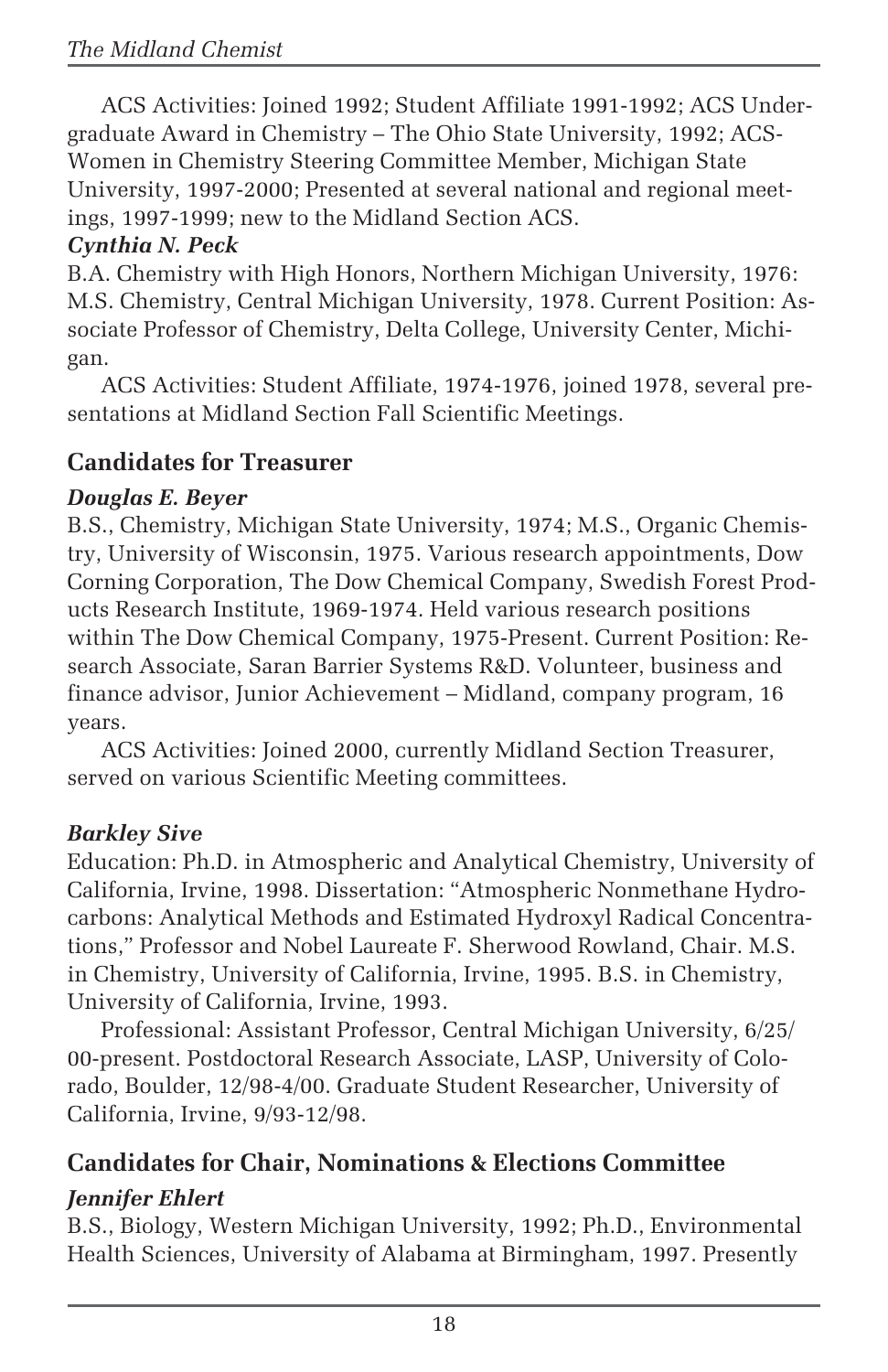the Safety Coordinator for the College of Science and Technology at Central Michigan University. Career includes 2-year laboratory-graduate appointment at Argonne National Laboratory, an internship with the Dow Chemical Company, and an internship with the Upjohn Company.

#### *Kermit S. Kwan*

B.S., Polymer Science and Engineering, University of Southern Mississippi (1992); Ph.D., Materials Engineering and Science, Virginia Tech (1998). Research positions at Schering-Plough Corp. (1990) and Eastman Chemical Co. (1991, 1992); Instructor and black belt in Tang Soo Do (1997-1998); Currently an Associate Specialist in the Designed Materials S & T group, New Ventures Business within Dow Corning Corp. (1998- 2001).

ACS Activities: Joined in 1998; Co-chair of Midland Section Public Relations Committee (1999); Chair of Midland Section Public Relations Committee (2000); National ACS Chemluminary Award for Local Section Public Relations (2000).

#### **Candidates for Councilor**

#### *Gretchen Kohl*

B.S., Chemistry, Grand Valley State University, 1975; presently Senior Quality Specialist, Dow Corning Corporation.

National ACS Activities: Joined 1975; Division of Professional Relations, 1975-present; Member of National Task Force Addressing B.S. Chemists' Needs, 1989-1990; Member of ACS Books Advisory Board, 1990-1995; and Chair of the Pollution Prevention Subcommittee, 1997- 2000; Membership Chairman of Preventative Pollution Prevention (P3) Subdivision of Industrial & Engineering Chemistry Division, 1994-97 Member of Committee on Environmental Improvement, 1993-present; District II Councilor Caucus Secretary, 1997- present; Liaison to Committee on Local Section Activities, 2000-present; Committee Associate on Committee on CAS, 2001- .

Midland Section ACS Activities: Editor of The Midland Chemist, 1982-1985; Section Treasurer, 1986; Director, 1987; Chair-elect, 1988 & 1992; Chair, 1989 & 1993; Past-chair and Chair of Long Range Planning Committee, 1990 & 1994; Director, 1991; Chairman of Teacher Affiliate Committee, 1995; Section Councilor, 1996-present; NCW Co-chair, 2000 present, Member of N&E Committee 1999-present.

#### *Marvin Tegen*

B.S. UW-Eau Claire, 1980; Ph.D., Inorganic Chemistry, UW-Madison, 1985; Employed by Dow Chemical, 1985-Present.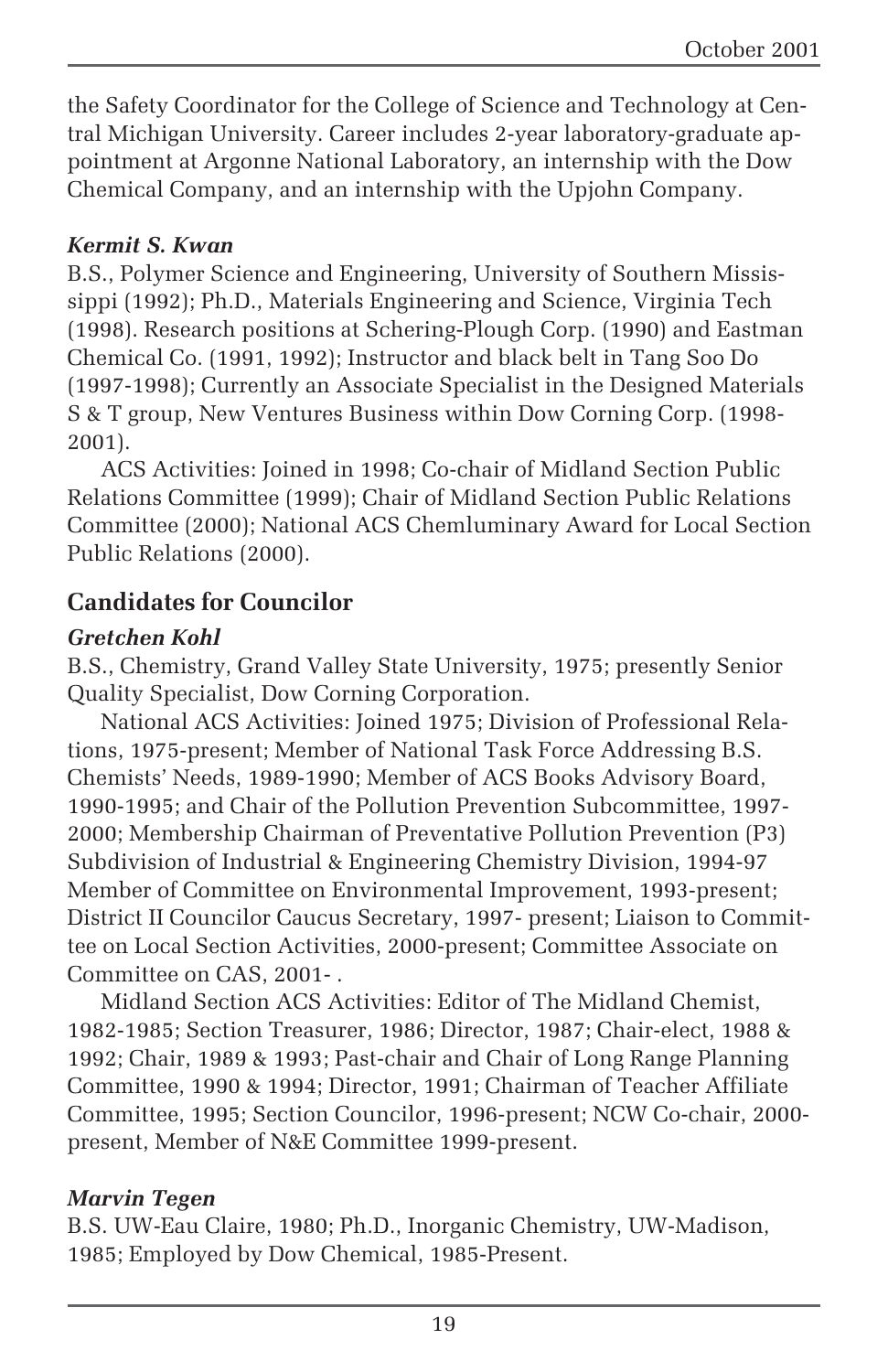ACS Activities: Member since 1977, National Chemistry Week, 1987- Present, Co-Chair since 1993-1999; Project Science Literacy Co-Chair since 1994; Central Regional Meeting 1997; Recipient of Science Education Volunteer Award, 1997.

#### **Candidates for Alternate Councilor**

#### *Angelo Cassar*

B.A., Physics and Mathematics, Wayne State University, B.S., Chemistry, Saginaw Valley State University, M.A., Chemistry, Central Michigan University; Phi Lambda Upsilon Honorary Chemical Society; member of The North American Chapter of the International Chemometrics Society; presently Process Analytical Specialist, Dow Corning Corporation.

ACS Section Activities: Member since 1990; National Historic Chemical Landmark Committee Member for the H.H. Dow Museum Site, 1997; Vision for Education, 1999; Sci-Fest, 1997, 1999; Awards Committee, 1998; Publicity Co-Chair, 2001; Co-Chair of National Chemistry Week Committee, 2001.

#### *Steven E. Keinath*

B.S., Chemistry and Physics, Saginaw Valley State College, 1976; M.S., Polymer Science, University of Massachusetts, 1978; M.B.A., General Business, Saginaw Valley State College, 1981; M.A., Education, Central Michigan University, 1985; Ph.D., Chemistry, Michigan Technological University, 1992. Current position: Research Scientist and Associate Professor, Michigan Molecular Institute.

ACS activities: Joined 1977; Co-editor, Midland Chemist, 1984-85; Editor, Midland Chemist, 1986-87; Printing Chairman, 22nd ACS Central Regional Meeting, 1987-90; Co-chairman, Awards Committee, 1992; Alternate Councilor, 1993-98; Member, Nominations and Elections Committee, 1994-97; Chairman, Nominations and Elections Committee, 1999-2001; Member, Auditing Committee, 1995, 1998; Session Moderator at Midland Section hosted meetings: Fall Scientific Meetings, 1996-97. Papers presented at Midland Section hosted meetings: Fall Scientific Meetings, 1975, 1984, 1986, 1989, 1990, and 2000; 22nd ACS Central Regional Meeting, 1990; Authors'/Awards Night, 1991.

#### **Candidates for Board of Directors**

#### *Ann F. Birch*

B.S., Chemistry, South Dakota School of Mines and Technology, 1973; research chemist with The Dow Chemical Company, 1973-1984; freelance technical writer and editor and co-owner of Editech, a Midlandbased technical communications firm, 1984-present.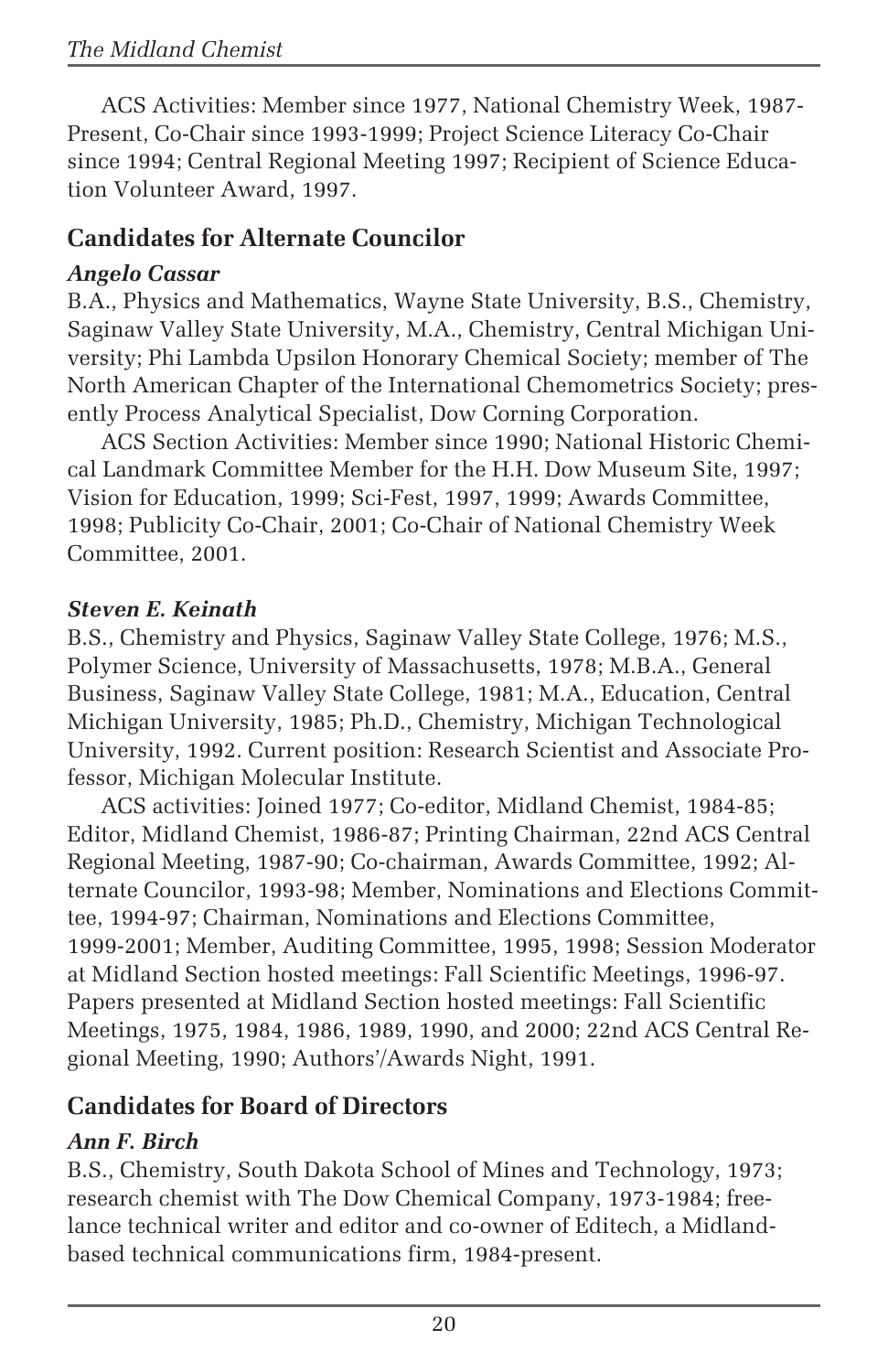ACS Activities: Joined 1976; provided layout for ACS Teachers' Affiliate Newsletter, 1992; Midland Section Secretary, 1997-1998; webmaster, 1998-present; database manager, 1998-1999; director, 1998-2001; editor of The Midland Chemist, 2000-present.

#### *Joseph M. Ceraso*

Current Status: Engineering Plastic's Scientist and global technical leader in the Engineering Plastics Research and Development Laboratory, Dow Chemical Company (copolymer research, blends, new products, new fabrication processes.

Educational Background: B.S., College of Natural Sciences, Boston College, 1969, Chemistry Major. Ph.D., Michigan State University, 1975, Physical Chemistry, Dissertation: "Alkali Metal NMR Studies of Sodium, Rubidium, and Cesium Anions and the Kinetics of Sodium Cryptate Exchange Reactions."

Member of American Chemical Society (ACS) and Society of Plastics Engineers (SPE).

#### *Wendell L. Dilling*

B.A., Manchester College, 1958; Ph.D., Purdue University, 1962; Dow Chemical Company, 1962-1992; Central Michigan University, 1992 present.

Midland Section ACS Activities: Joined 1959; Midland Section: Seminar Committee, 1963-1966, Chairman, 1964-1966; Membership Education Committee, 1966-1967; The Midland Chemist, Co-editor, 1969-1973; Fall Scientific Meeting, General Chairman, 1978, Program Committee, five years, Chairman, 1977; Councilor, 1976-1996; Nominations and Elections Committee, five years; 14th Central Regional Meeting Committee, General Chairman, 1976-1982; Authors' Night Committee, 1983-1992, Chairman, 1983-1985; National Chemistry Day Committee, 1987; Project SEED Copreceptor, five years; Project SEED Committee, 1994; Long Range Planning Committee, 1996, 2001, Chairman, 2001; Director, 1997-present; Executive Committee, 1997-present, Chairman, 2000; Personnel Committee, Chairman, 1997-1999, Historian, 1997-present, Membership Growth Committee, 1998; Program Committee, Chairman, 1999; Government Affairs Committee, 1999-2000; Section Chairman, 2000; Recipient of Midland Section Awards for Outstanding Achievement and Promotion of the Chemical Sciences, 1982, and for Outstanding Service to the American Chemical Society, 1992.

Central Region ACS Activities: Steering Committee, 1981-1983, Chairman, 1982-1983.

National ACS Activities: Committee on Publications, 1977-1984, Sub-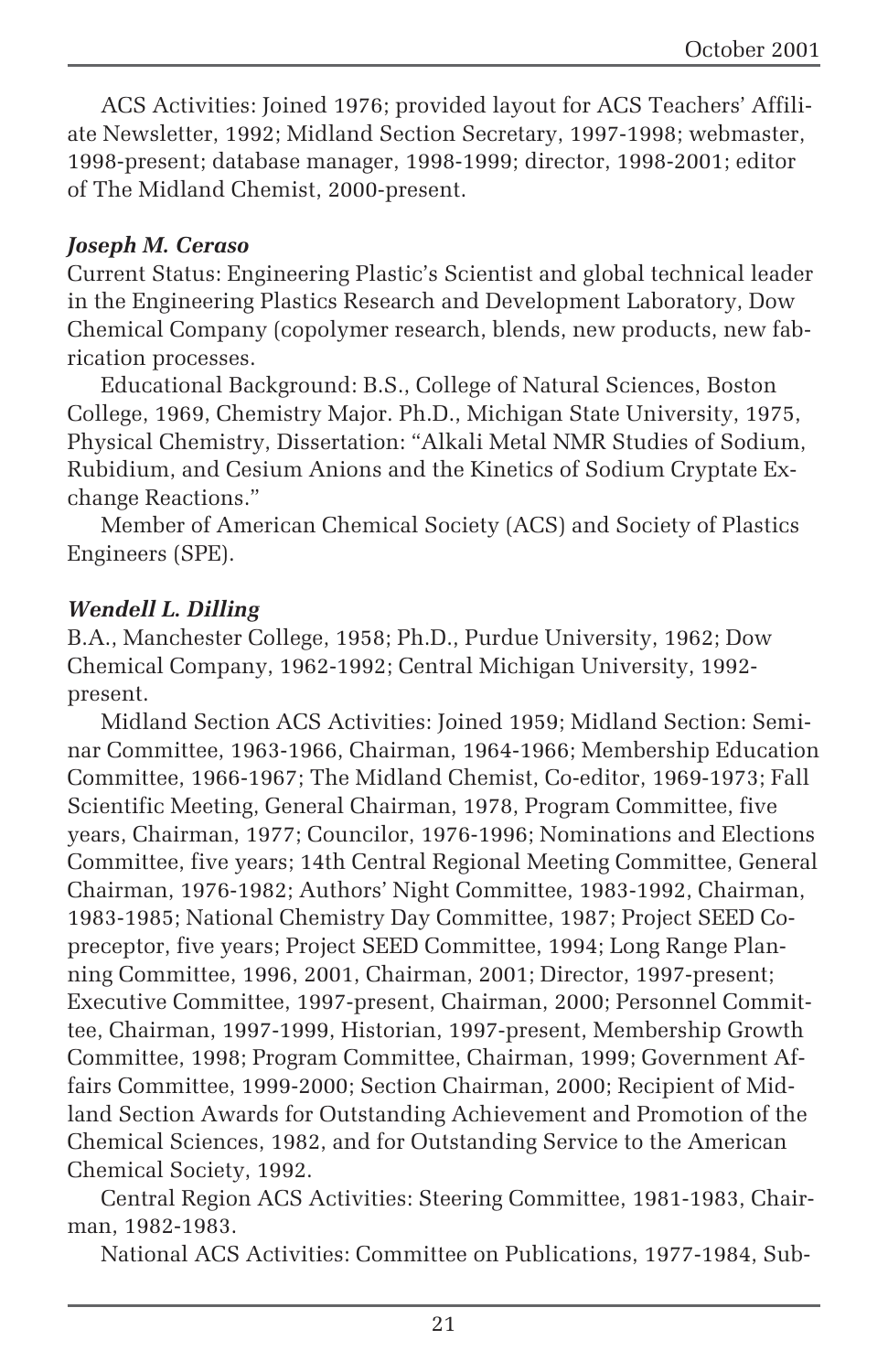committee on New Products and Services, 1979-1984, Chairman, 1984, Chemical and Engineering News, Editorial Board, 1982-1983; Committee on Meetings and Expositions (Associate), 1985-1987; Committee on Economic Status, 1987-1989, Subcommittee on Personnel Policies, Chairman, 1987-1989; Committee on Committees, 1990-1994, Secretary, 1994.

#### *Estelle Lebeau*

B.S., Chemistry with Honors, Bates College, 1991; Ph.D., Inorganic Chemistry, University of North Carolina Chapel Hill, 1997. Postdoctoral Research Fellow, The Johns Hopkins University, 1997-1999. Instructor, Inorganic Chemistry, The Johns Hopkins University, 1998-99. Assistant Professor, Inorganic Chemistry, Central Michigan University (1999 present). Member Sigma Xi (1991-present) and Council on Undergraduate Research (1999-present).

ACS Activities: Joined 1992. Midland Section Program Committee, 1999-2000. Midland Section Chemistry Olympiad Committee, 1999-2000. ACS-SA (CMU Chapter) Faculty Advisor 1999-present. 2001 Midland Section Secretary.

#### *Joan Sabourin*

B.S., Aquinas College; M.S., Chemistry, Purdue University. Current position: Science Division Chair and Professor of Chemistry, Delta College.

ACS Activities: American Chemical Society (ACS). 1976-present. Chair, Midland Section, 1997; Past Chair, Midland Section, 1998. Member, Board of Directors, Midland Section, 1988-1996, 1999-2001; Executive Board, 1989; Member, Project Science Literacy/National Chemistry Week Committee, 1995-present. Sci-Fest Building Coordinator, 1995- 2000; Sci-Fest co-chair, 2001. Symposium Organizer and Moderator: 55<sup>tth</sup> ACS Fall Scientific Meeting- Midland Section, 1999; member of Division of Chemical Education and of Chemical Technicians. Presentations at several ACS national, state, and local meetings.

#### *Philip J. Squattrito*

Sc.B., Chemistry, Brown University, 1982; M.S., Chemistry, Northwestern University, 1983; Ph.D., Inorganic Chemistry, Northwestern, 1987; Postdoctoral Associate, Texas A&M University, 1986-1989; Faculty member, Department of Chemistry, Central Michigan University, 1989 present; Visiting Associate Professor, University of Tokyo, 1996. Current position: Professor of Chemistry, CMU.

22 rectors, 1999-present; chair, Awards Committee, 2000-present.ACS Activities: Joined, 1983. Midland Section: member, Awards Committee, 1992; program co-chair, Fall Scientific Meeting, 1994; Project SEED preceptor, 1993-94, 1997-98; general chair, Fall Scientific Meeting, 1997; booklet editor, Fall Scientific Meeting, 1999; member, Board of Di-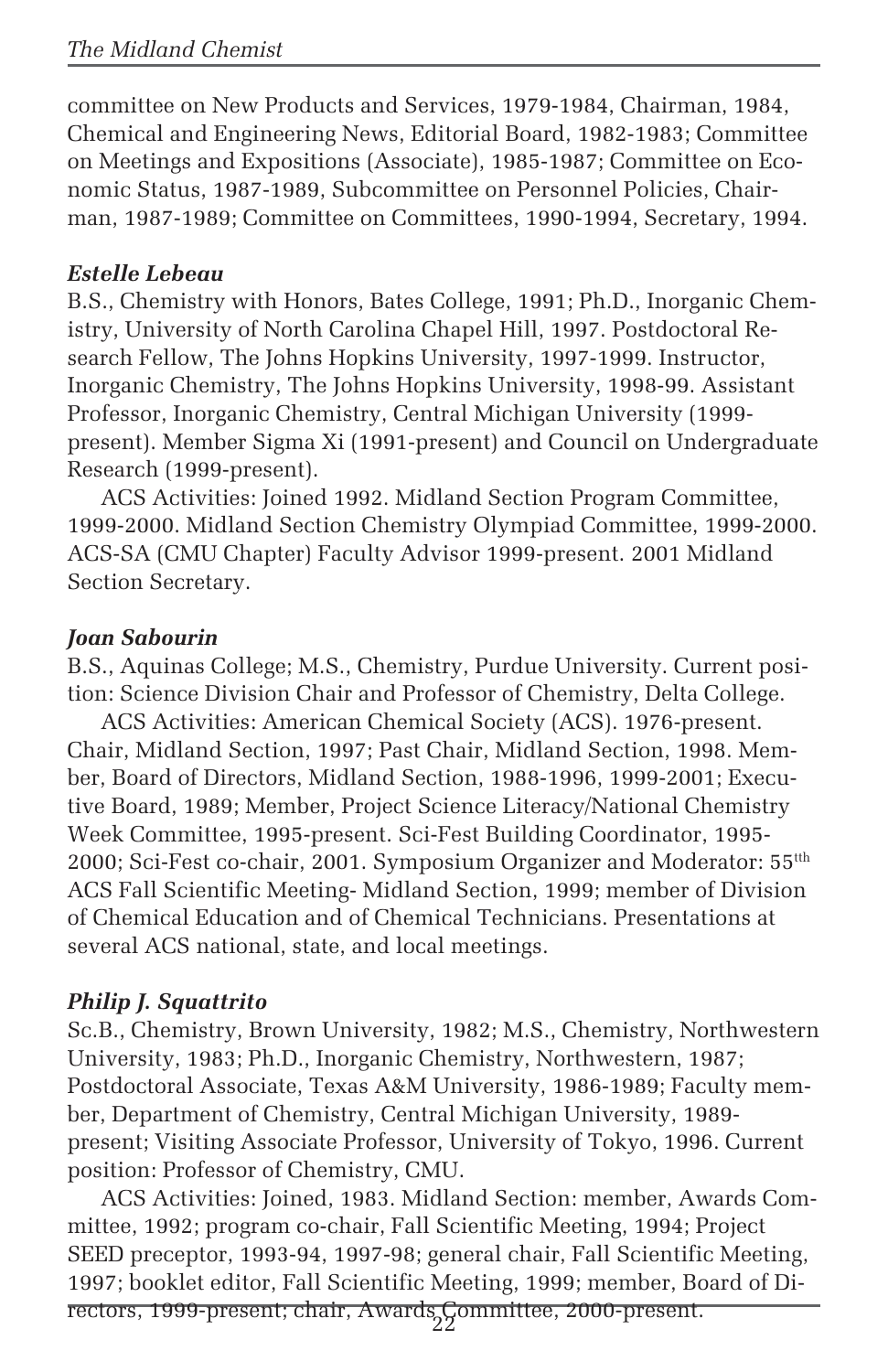## **What Can One Over-Committed Person Do?**

#### *By Tom Lane*

**F**inding or maintaining a healthy work-life balance is a constant challenge for most of us. Trying to sort out the demands and obligations of our professional-life from the needs for a satisfying and productive homelife is not an insignificant effort. This constant state of disequilibrium is further complicated when we introduce "needs" that clearly do not fit into one of the two boxes, home or work. For example, what about professional society participation—is involvement in the Midland Section of the ACS a professional (job) or a personal obligation? Many of us know that our employers would suggest that we classify involvement in any professional organization as a personal responsibility. However, I can attest that my family views activity involving any derivative of the word "chemistry" as a work-related event. How can any of us give back to our profession, serve our professional societies, or support significant causes, like science literacy, without feeling guilty? How do we find the proper balance in our lives and still accomplish the goals that might not fit in our two-box model? I am not sure, but let me describe how I struck harmony in my life as it relates to the very important topic of science literacy.

Like most of you, I am a busy professional with a working spouse and



*Principal John Blahunka watches as students at Carpenter Elementary School work on a science project. Photo: Angelo Cassar*

children. When my youngest son began kindergarten a few years ago, the principal asked that I serve on a school improvement committee. Specifically, he asked that I serve on the Science School Improvement Committee. As it happened, the school had some room for improvement in their science test scores. For example the 5<sup>th</sup> grade science MEAP (Michigan Educational Assessment Program) scores at Carpenter Street School indicated that only 27% of the students had reached proficiency in science. This can be compared to the Midland Public School System composite score of 60.2% and a State score of 36.8%. I now had the opportunity to help, but how was I going to find the time? Then, I remembered all of the activities the Mid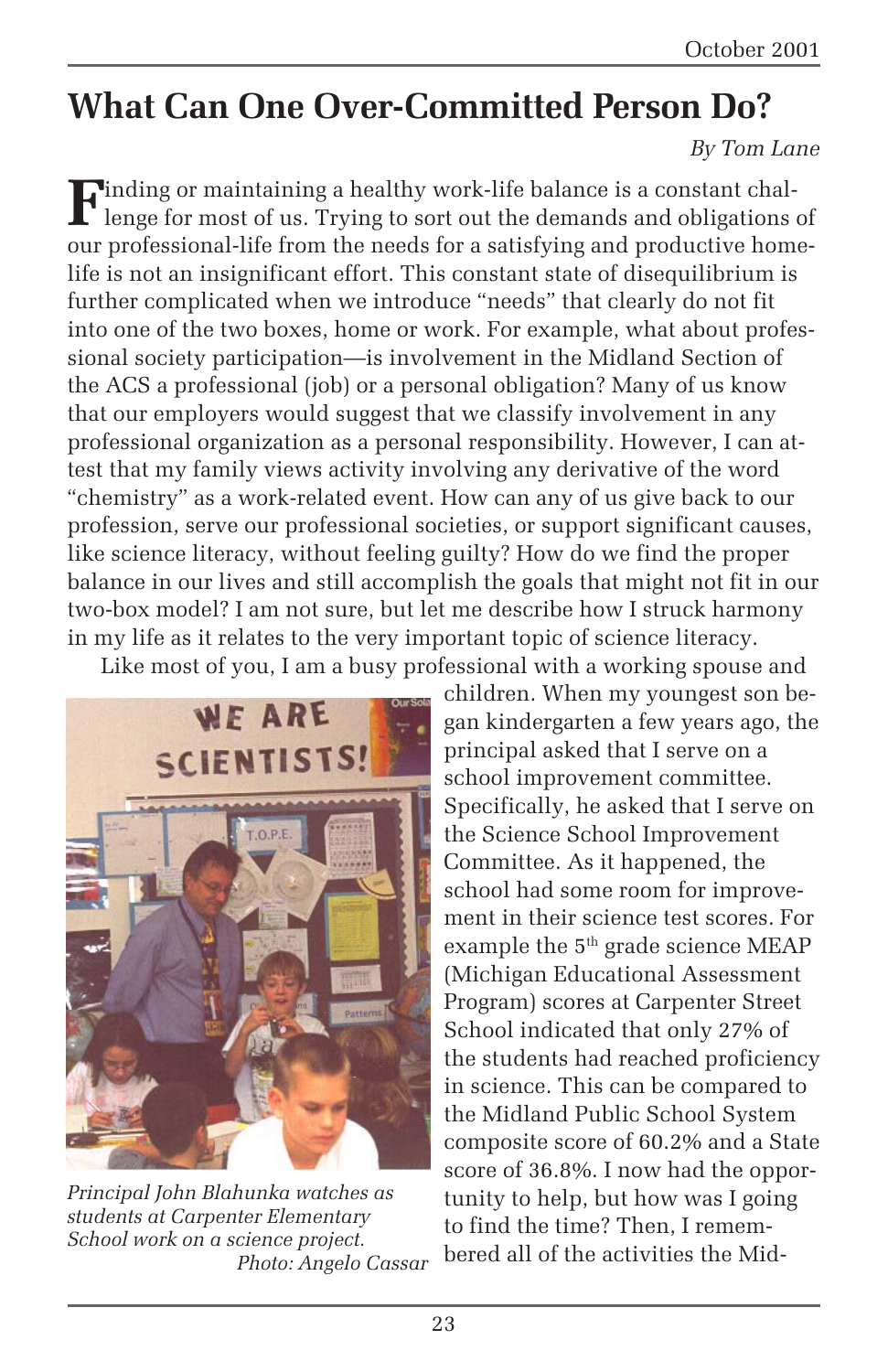land Section had around this issue of science literacy. Surely, they would help get me started.

I began working with the skilled teaching staff assigned to this committee in 1997. I began by listening. I had no solutions and I offered no prepackaged programs or advice. I simply listened. The more we chatted, the more ideas we exchanged. I soon realized that this group of educators had the solution! This exceedingly bright group was enthusiastic and full of ideas. I simply represented an outside voice—a catalyst that helped them to realize their own potential. The Carpenter Street School educators took the ideas and ran with them to develop a minds-on and hand-on approach to science.

Their success is illustrated in the graph below. The data are clear and unequivocal, Carpenter Street School test scores rose from 27% proficiency in 1997 to a science proficiency of 80.5% in 2000! A fifth-grade science proficiency higher than Midland Academy (63.2%) or Handley School for the Gifted and Talented (78.8%) in Saginaw. I am proud to have been a catalyst for this incredible group of talented professionals.

My role was very small, but important in the overall success of the program.

In partial recognition of their accomplishments, five Carpenter teachers have already received the Midland Section's Elementary Science Teacher Award. In addition, Dr. Attila E. Pavlath, then president-elect of the American Chemical Society, visited Carpenter Street School when he heard of their success. Dr. Pavlath was



extremely impressed with their results and even made note of the Midland Public Schools in his presidential address in *C&EN*, January 2001. Not only will my son benefit from this success, but other schools in the district are learning of Carpenter's success and have asked for assistance as they develop plans for improvement.

The moral of this story is: you don't have to invest huge amounts of time or disrupt your work-life equilibrium to make a difference. You can find a common and comfortable ground. I helped my son's school and met some of my professional obligations to the ACS. Your role will depend upon where you are in your life. If you can commit to leadership roles in your professional societies, please take the opportunity; you will not regret it. If your life balance does not allow that level of commitment,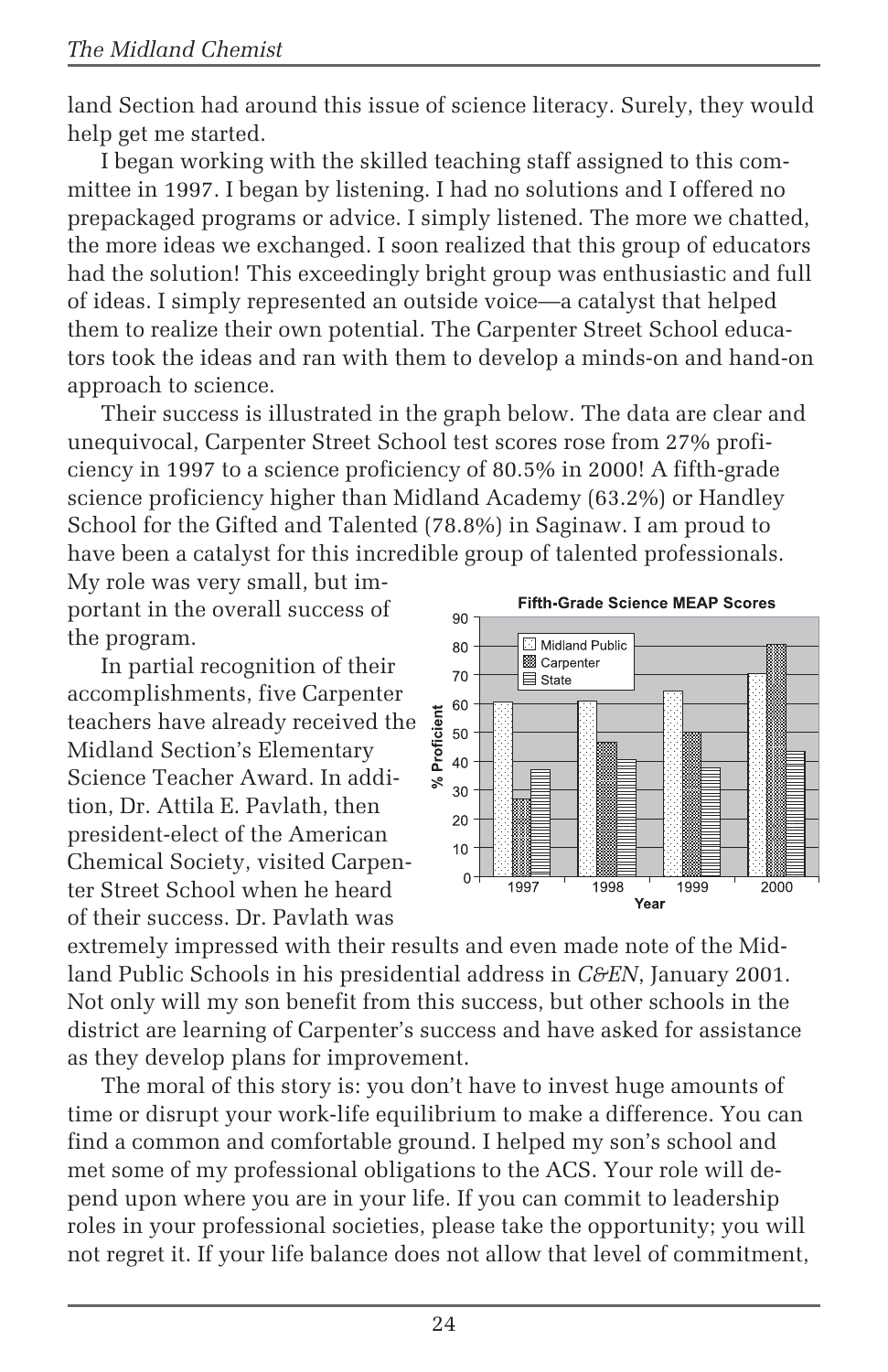consider the roll of catalyst. The rewards are many and the results are clear. Be involved! volunteer!

For those of you interested in getting more involved in science literacy contact Mike Ferritto (989-496-3244) or any of the Section leadership (http://membership.acs.org/m/midl/Leaders.htm). If you would like more information on the science programs at Carpenter Street School, contact Principal John Blahunka, 989-923-6411.

*Announcing…*

## **Sci-Fest 2001 Celebrating Chemistry and Art**



**Saturday, November 3, 2001 10:30 a.m.–2:30 p.m. Delta College Pioneer Gym** Sponsored by the Midland Section ACS and the Mid-Michigan Technician Group



Sci-Fest is an event that everyone looks forward to. The theme of this year's Sci-Fest is "Celebrating Chemistry and Art." There will be special science demonstrations for kids of all ages and information on local science programs. Some of the exhibitions planned include:

- Microscopic crystals
- Chemistry and music
- Minerals and jewelry
- Molecular modeling
- Holograms
- Tie-dying
- Preserving art
- Colors of nature
- CAD machining
- Indian art
- Glassblowing
- Clowns
- Saginaw Zoo
- Photography

We invite you and your family to come for a fun and interesting day! For more information, contact Dave Stickles, 989-496-5626, d.stickles@dowcorning.com.